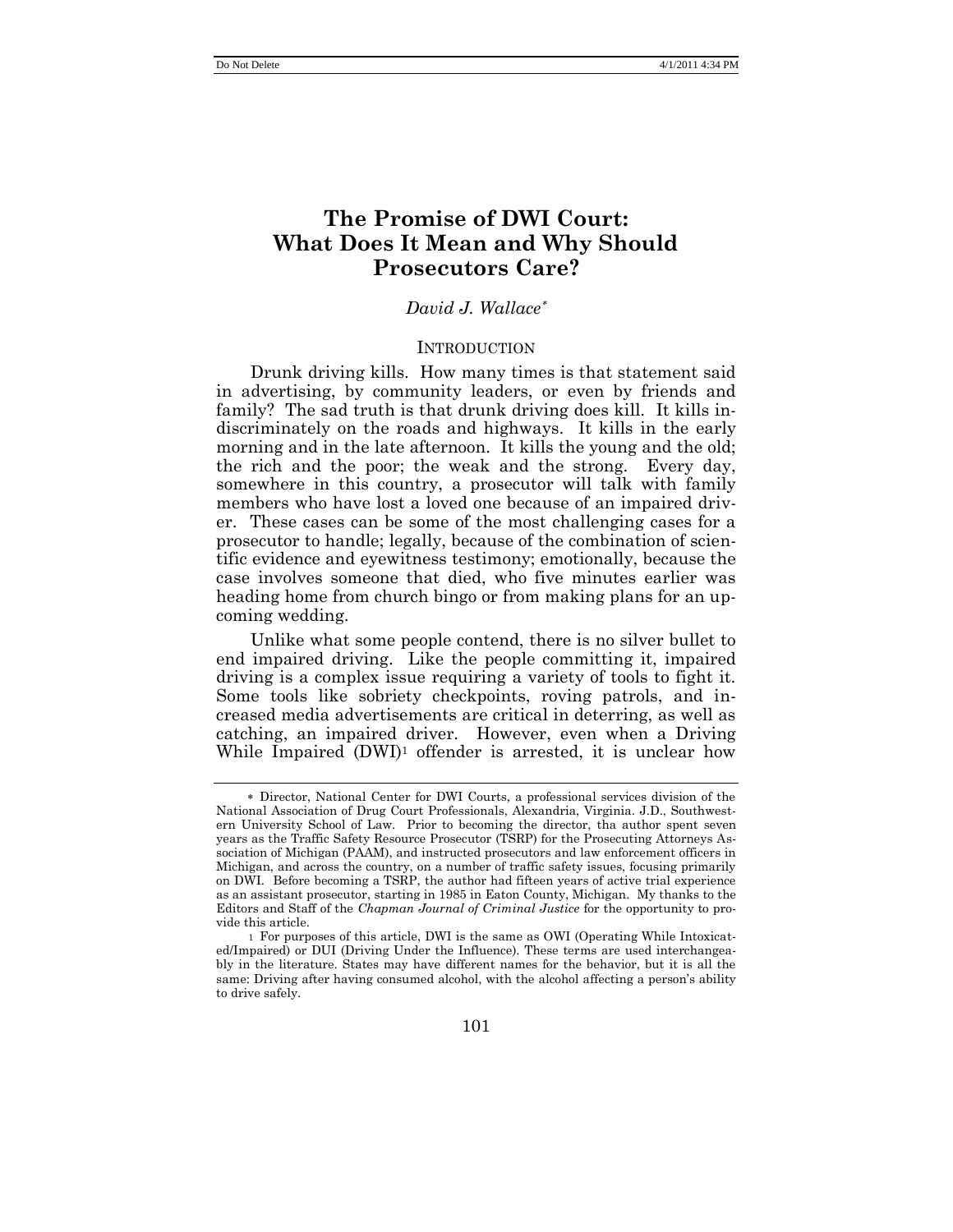that person can be stopped from drinking too much and then driving again. Most people learn from the arrest and conviction. Approximately one-third of all DWI arrests involve persons with prior convictions for DWI.<sup>2</sup> Thus, two-thirds of those arrested learn from their lapse in judgment. The factors that result in a social drinker committing a DWI offense versus those that cause a hardcore<sup>3</sup> DWI offender to drive impaired are vastly different, and complicated. Different tools are needed depending on the person. Who repeat offends and who does not can depend on, in large part, whether or not the person is alcohol dependent.

A fairly new tool in the effort to stop impaired driving is the DWI Court. A DWI Court is an accountability court. It works with the hardcore DWI offender by implementing intensive supervision and long-term treatment to change the person's behavior so he does not repeat. This article will discuss the role of DWI Court in fighting impaired driving. It is divided into four parts. Part I discusses the reasons for having a DWI Court. Part II will examine how the idea of a DWI court was developed by looking at its precursor—the Drug Court. Part III will discuss what exactly a DWI Court is, how it works, and what the research says about its effectiveness. Finally, Part IV will discuss the need to have prosecutors involved throughout the process, from the beginning when a charge is made, until the end, when a participant graduates from the program.

#### I. DWI KILLS

One thing is clear for prosecutors: they see some of the worst in people. They see the brutality committed against fellow citizens. There are people out there who commit evil acts against other individuals. However, the typical DWI offender is not an evil person committing an act of brutality. Yet, there is no doubt the person has committed a significant crime. In the United States over 1.4 million people were arrested in 2007 for DWI. "This is an arrest rate of 1 for every 144 licensed drivers."<sup>4</sup> Alcohol-impaired driving is one of America's most often committed crimes. With alcohol as a legal drug for anyone over the age of twenty-one, it is easily accessible, and with this country's fascination with cars, it is easy to put the two together.

<sup>2</sup> U.S. DEP'T OF TRANS, NAT'L HIGHWAY TRAFFIC SAFETY ADMIN., REPEAT INTOXICATED DRIVER LAWS (2007) (DOT HS 810 718W).

<sup>3</sup> As used in this article, the term "hardcore" is a reference to those DWI offenders that are either arrested for the first time with a Blood Alcohol Content (BAC) over .15 or those that have a prior DWI conviction.

<sup>4</sup> U.S. DEP'T OF TRANS, NAT'L HIGHWAY TRAFFIC SAFETY ADMIN., TRAFFIC SAFETY FACTS: 2008 DATA, OVERVIEW 5 (2009) (DOT HS811 162).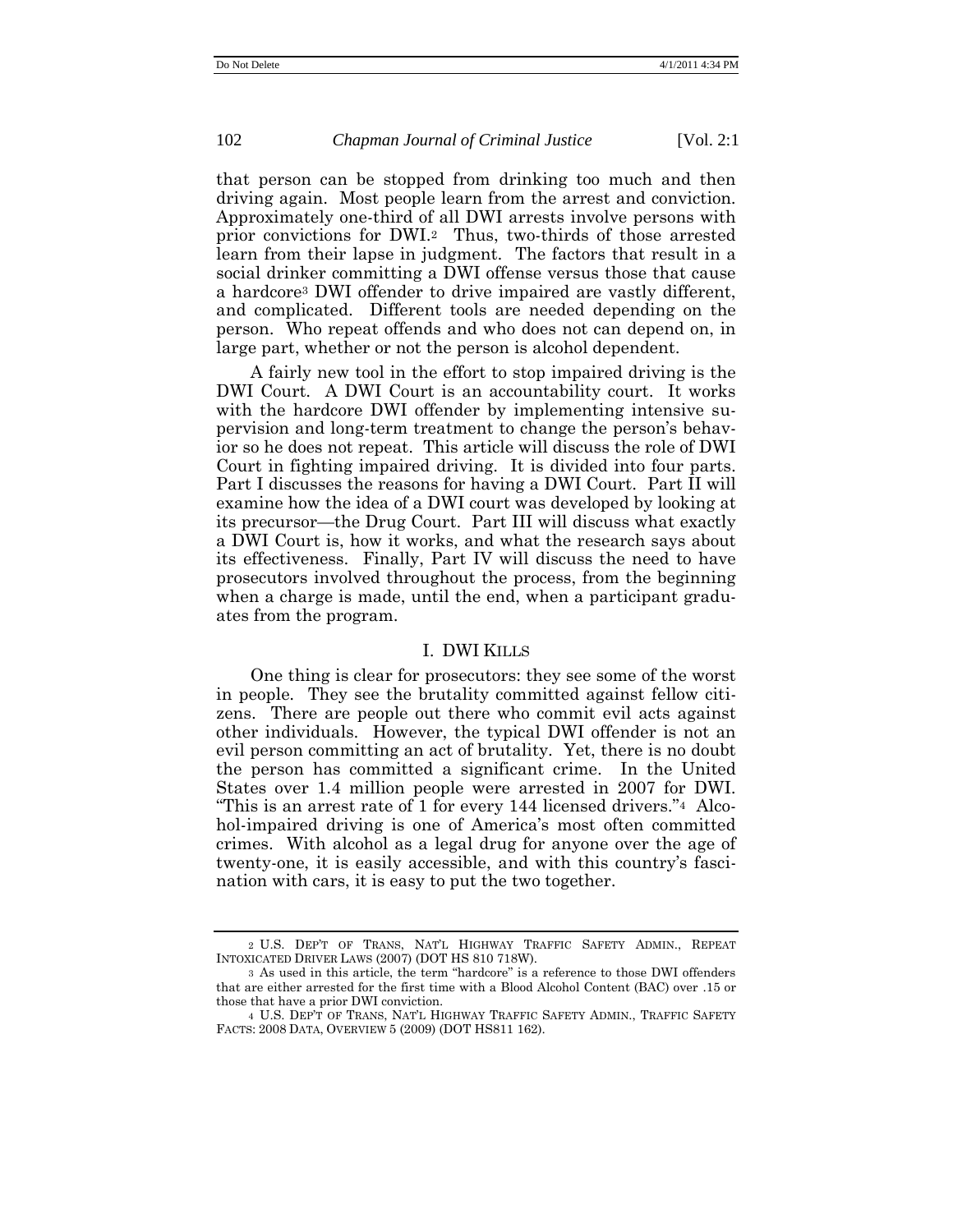However, these two items should never be combined. Not only is DWI one of the most often committed crimes, it is one of the deadliest crimes in the nation. In 2009, 10,839 persons were killed<sup>5</sup> in a motor vehicle crash<sup>6</sup> which involved a driver at .08 BAC<sup>7</sup> or higher. While 10,839 fatalities is a decrease from previous years,<sup>8</sup> it is still tragic and wrong that so many people are dying from this preventable crime. Each person killed had family or friends in their lives that must now deal with the grief and the loss.

For the past forty years, there has been a significant reduction in the number of people killed on the country's roads and highways.<sup>9</sup> From 1980 until the mid 1990's, there were dramatic reductions on impaired driving fatalities; however, since then the reductions have been relatively innocuous, if any at all. The percentage of all persons killed in motor vehicle crashes versus those killed each year from impaired drivers has remained fairly

8 *See* NAT'L HIGHWAY TRAFFIC SAFETY ADMIN., FARS Encyclopedia, *available at* http://www-fars.nhtsa.dot.gov/Main/index.aspx [hereinafter FARS Encyclopedia] (stating that "the mission of FARS is to make vehicle crash information accessible and useful so that traffic safety can be improved. In order to improve traffic safety, the United States Department of Transportation (DOT) National Highway Traffic Safety Administration (NHTSA) created FARS in 1975. This data system was conceived, designed, and developed by the National Center for Statistics and Analysis (NCSA) to assist the traffic safety community in identifying traffic safety problems and evaluating both motor vehicle safety standards and highway safety initiatives. FQARS is one of the 2 major sources of data used at the NCSA."). In 2008 there were 11,773 persons killed with a driver at a BAC of .08 or higher. In 2007, the number of people killed was 13,041.

9 American's roads are safer today, even though Americans are traveling more than ever before. In 1985, the miles traveled were 1,774 billion. U.S. DEP'T OF TRANS, NAT'L HIGHWAY TRAFFIC SAFETY ADMIN., TRAFFIC SAFETY FACTS 1994: A COMPILATION OF MOTOR VEHICLE CRASH DATA FROM THE FATAL ACCIDENT REPORTING SYSTEM AND THE GENERAL ESTIMATES SYSTEM, at 15 (DOT HS 808 292), *available at* http://wwwnrd.nhtsa.gov/Pubs/FARS94.pdf. Ten years later, it was 2,423 billion miles, and ten years after that it was 2,989 billion miles. *See* FARS Encyclopedia, *supra* note 8. All the while, with the number of miles being traveled increasing, the rate of fatalities per hundred million miles traveled has gone in the opposite direction. Consider, in 1985 the fatality rate per hundred million miles was 2.5. In 2009, it was 1.13 per hundred million; the lowest rate ever. So, while the country is traveling significantly more, the rate at which people are dying on the roads is decreasing.

There are a number of reasons for our safer highways, which include the cars and roads being designed to be safer, as well as society no longer tolerating impaired driving. Thanks in large part to the work that MADD and others did, society no longer considers it acceptable to drink and drive. In 1983, 56 percent, (23,646) of all traffic fatalities were alcohol-related. In 2008, that number was 13,846, or 37 percent. FARS Encyclopedia, *supra* note 8. With the change in perception of what is right, DWI is recognized as a dangerous crime that can kill.

<sup>5</sup> U.S. DEP'T OF TRANS., NAT'L HIGHWAY TRAFFIC SAFETY ADMIN., TRAFFIC SAFETY FACTS, RESEARCH NOTE (2010) (DOT HS 811 363).

<sup>6</sup> The word "crash" is used purposefully. A DWI fatality is never an "accident." An accident implies happenstance. DWI fatalities are clearly preventable and never happen because of chance.

<sup>7</sup> Blood Alcohol Content, (BAC) is a standard way to measure a person's level of intoxication. All fifty states have .08 BAC as the illegal level for a DWI charge.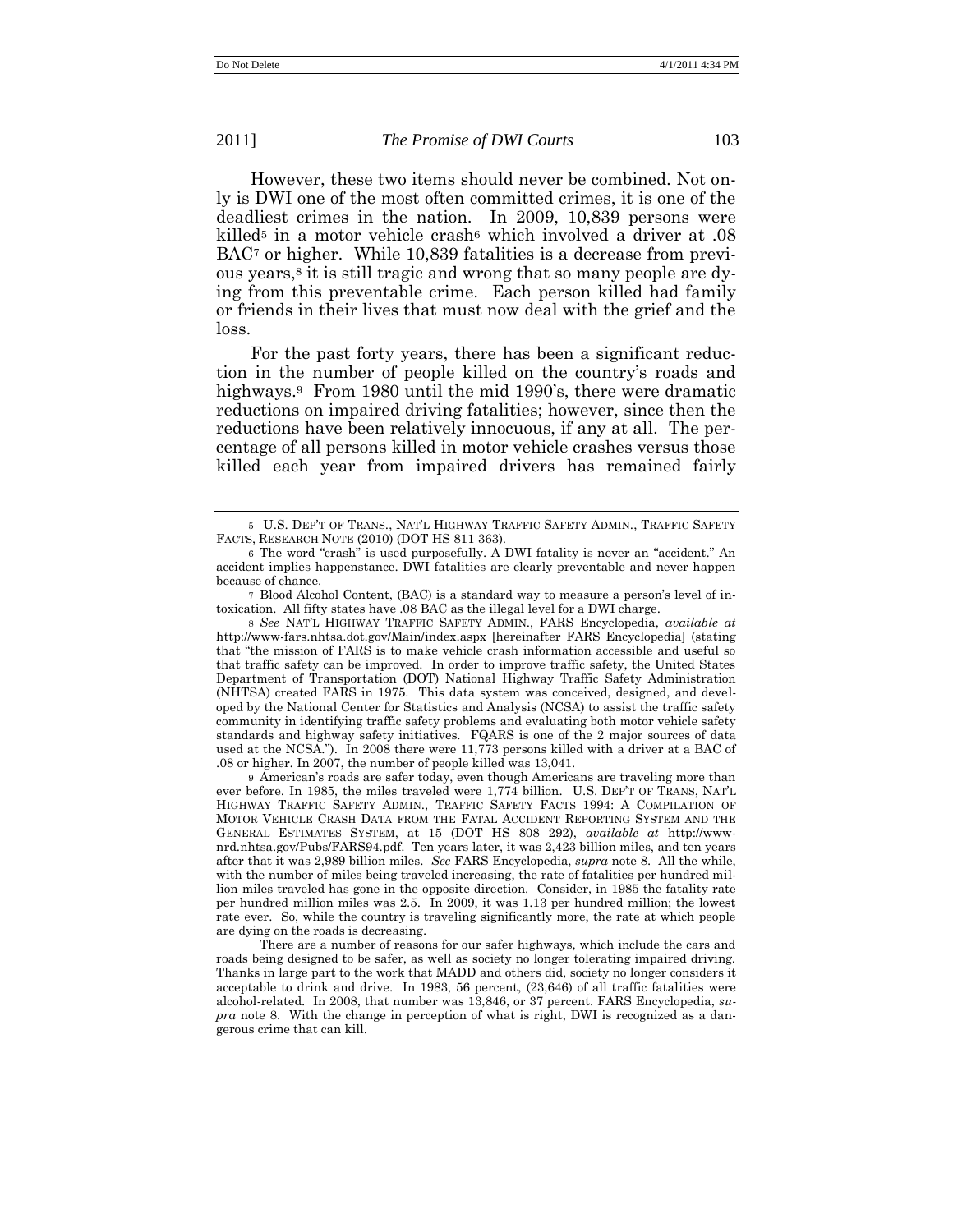steady at approximately thirty-one percent over the past decade.<sup>10</sup>

Even more troubling is that of the approximately 11,000 people that are killed each year, a large percentage of those individuals had driven impaired before. Many of them had even been arrested and convicted; yet they still continued to do it. As already noted, one-third of all DWI arrests involve individuals who have been previously convicted of DWI.<sup>11</sup> However, drivers with a prior conviction "are overrepresented in fatal crashes and have a greater relative risk of involvement in a fatal crash."<sup>12</sup> Just as concerning, in 2008, fifty-seven percent of the drivers involved in an alcohol-impaired fatal crash had a BAC of .15 or higher.<sup>13</sup> "A driver with a BAC of .15 g/dL or greater is at least 20 times more likely to be involved in a fatal crash than a sober driver."<sup>14</sup> The bottom line is there are a significant number of individuals with a BAC of .15 or higher and/or a prior DWI conviction who are killing other people.

Individuals with a BAC of .15 and/or a prior conviction for DWI are now known as hardcore offenders. While they only constitute approximately one percent of the total number of drivers during the weekend, they account for a large portion of the alcohol impaired driving fatalities.<sup>15</sup> Clearly, many serious DWI offenders do not learn from the arrest, detention, and conviction. They continue to drive while impaired, often to the detriment of those around them. The question remains: why do they continue to do it?

Many of these individuals suffer from alcohol dependency, commonly called alcoholism. Consider that for a 175 pound male to reach a .15 BAC on an empty stomach, he would have to drink nine standard beers in three hours, or "slam" seven in an hour. This is more than social drinking, and it indicates the person has a high tolerance to alcohol. To drink that much, and then be able to walk to the car, put the keys in the ignition, put the engine in drive, and then drive down a road clearly demonstrates a high tolerance, as well as practice. Tolerance to alcohol is not devel-

<sup>10</sup> *See* FARS Encyclopedia, *supra* note 8.

<sup>11</sup> U.S. DEP'T OF TRANSP., NAT'L HIGHWAY TRAFFIC SAFETY ADMIN., A GUIDE TO SENTENCING DWI OFFENDERS 1 (2nd ed. 2005), *available at* http://www.nhtsa.dot.gov/ people/injury/alcohol/DWIOffenders/A Guide2.pdf.

<sup>12</sup> REPEAT INTOXICATED DRIVER LAWS, *supra* note 2.

<sup>13</sup> U.S. DEP'T OF TRANS, NAT'L HIGHWAY TRAFFIC SAFETY ADMIN., TRAFFIC SAFETY FACTS: 2008 DATA, ALCOHOL-IMPAIRED DRIVING 5 (DOT HS 811 155).

<sup>14</sup> U.S. DEP'T OF TRANS, NAT'L HIGHWAY TRAFFIC SAFETY ADMIN., TRAFFIC SAFETY FACTS: LAWS, HIGH BAC LAWS (2008) (DOT HS 810 883).

<sup>15</sup> HERB SIMPSON, DANIEL MEYHEW & DOUG BEIRNESS, DEALING WITH THE HARD CORE DRINKING DRIVER VII, XII, 21 (Traffic Injury Research Foundation 1996).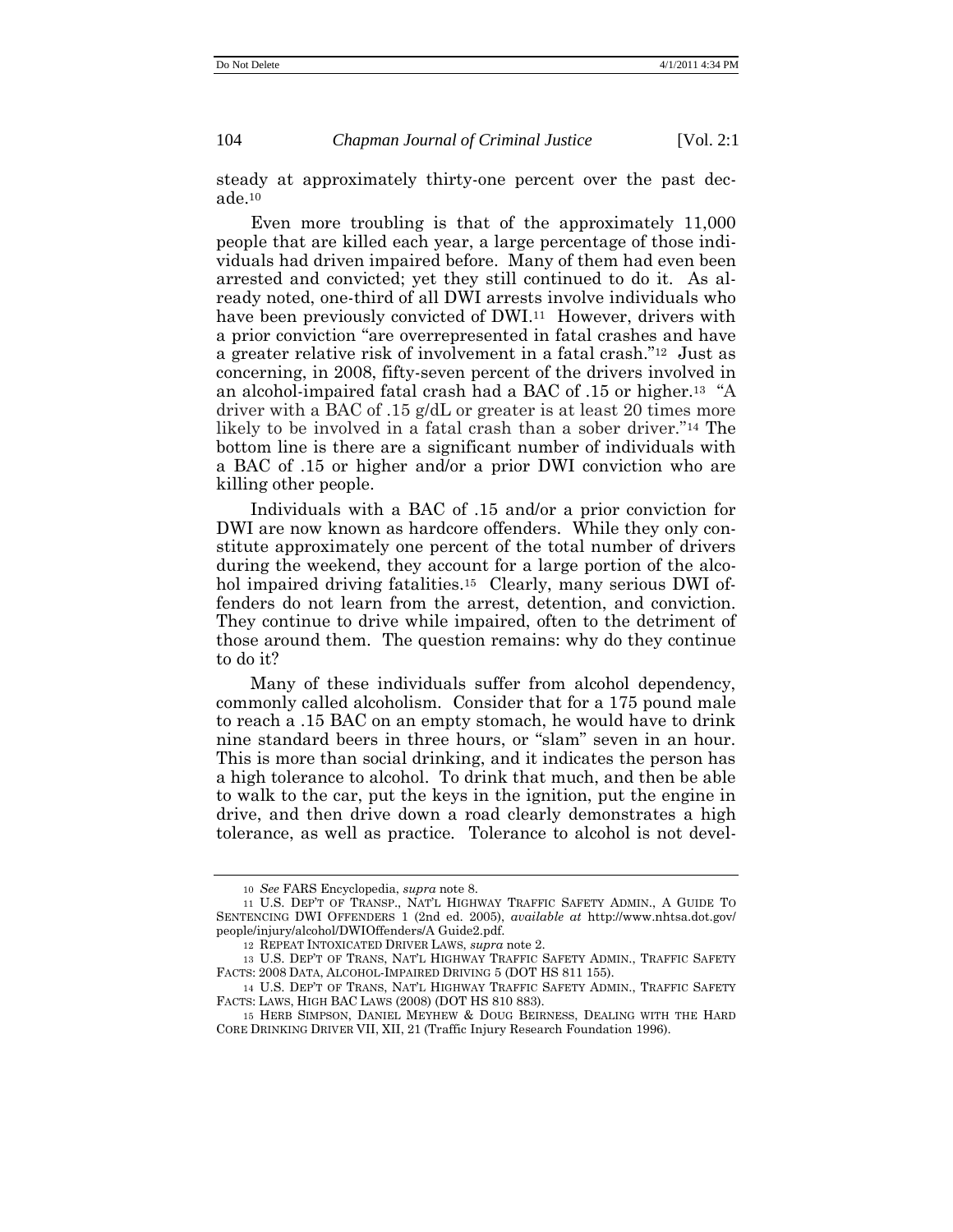oped overnight; it takes time. This is an important consideration in the later discussion on long-term treatment.

Studies have found that repeat DWI offenders typically share a number of characteristics:

- White, male, under forty, single
- High school or less education; non-white-collar employment
- A BAC of .18 or greater at the time of the arrest
- On average, two or three prior DWI offenses, or several prior "other traffic" citations
- Generally drink beer, in bars and at home
- *Often alcohol-dependent* and have personality and psychosocial problems (emphasis added)
- More severe mental health problems<sup>16</sup>

It is important to understand alcoholism is a disease, recognized and described in the DSM-IV<sup>17</sup> and the ICD-10. <sup>18</sup> It is not a disease one can go out and "catch," like a cold. It is a disease that develops over time, like diabetes, which then remains with the person for a lifetime. The symptoms of this disease include the following four indications:

- Craving: a strong need, or urge, to drink
- Loss of control: not being able to stop drinking once drinking has begun
- Physical dependence: withdrawal symptoms after stopping drinking, such as nausea, sweating, shakiness, and anxiety
- Tolerance: the need to drink greater amounts of alcohol to get "high"<sup>19</sup>

It is that craving which can result in a person ignoring the consequences of prison, fines, or society's condemnation to drink and drive.

<sup>16</sup> A GUIDE TO SENTENCING DWI OFFENDERS*, supra* note 11, at 2.

<sup>17</sup> *See* AM. PSYCHIATRIC ASS'N, DIAGNOSTIC AND STATISTICAL MANUAL OF MENTAL DISORDERS 195–96 (4th ed. 1994).

<sup>18</sup> WORLD HEALTH ORG., INTERNATIONAL CLASSIFICATION OF DISEASES ch. V, F10–19 (10th ed. 2006).

<sup>19</sup> *See* NAT'L INST. ON ALCOHOL ABUSE AND ALCOHOLISM, UNDERSTANDING ALCOHOL: INVESTIGATIONS INTO BIOLOGY AND BEHAVIOR 24 (2003).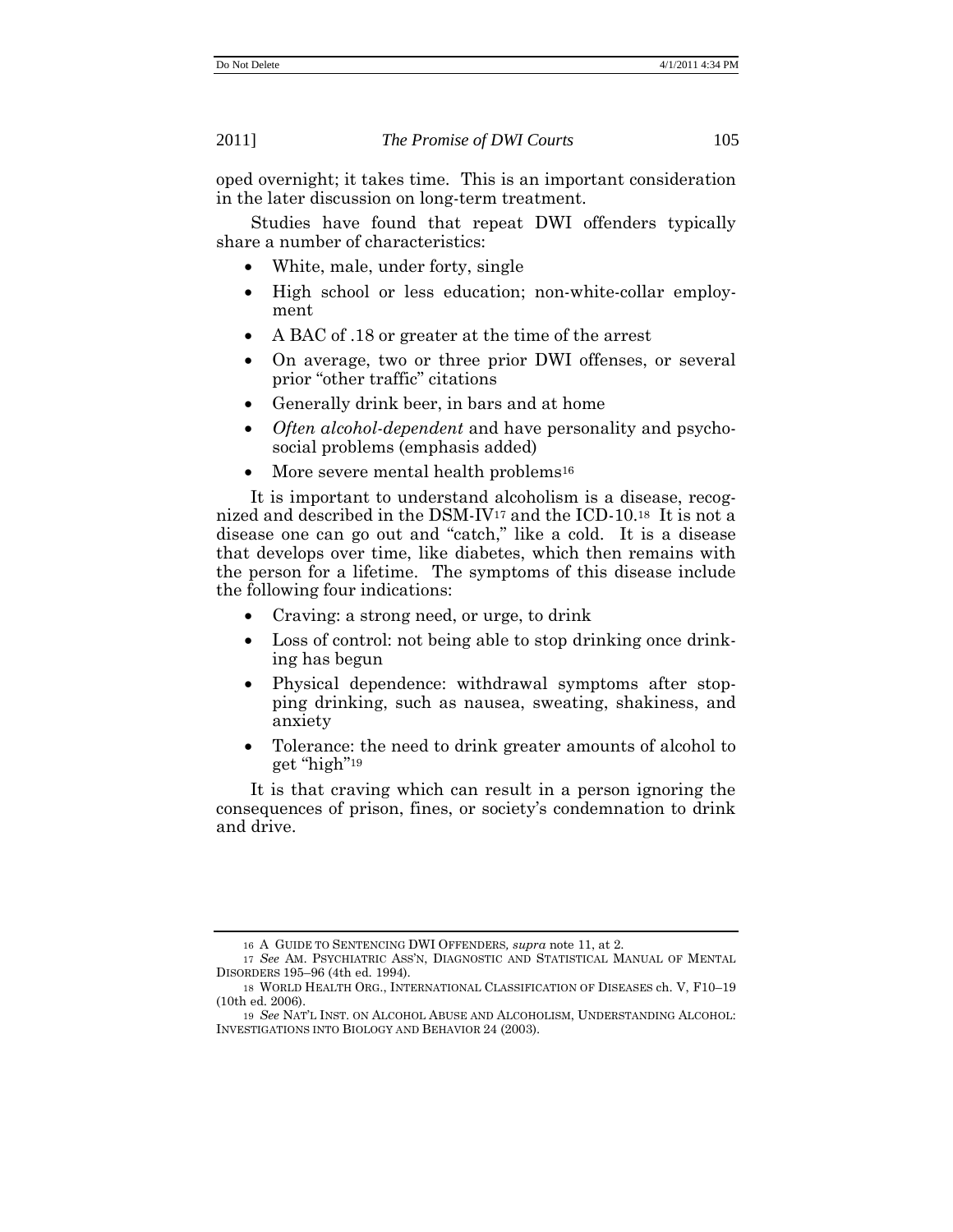## A. How Do We Protect Our Communities?

For two centuries, prosecutors in every corner of this nation have been asking what they have to do to protect their communities. It is an age-old question that has different answers depending on the time period and the type of crime. Two common responses by the criminal justice system are treatment and incarceration. These two responses are typically perceived to be in conflict: either we treat a person or we incarcerate them.

In the early 1960's, there was a significant effort to treat more criminal offenders, including drug offenders, and "rehabilitate‖ them. However, many of the same individuals sent to treatment for a short time kept returning, which resulted in a perception that treatment did not work. Furthermore, treatment officials questioned the need for incarceration for violation of a probation order. As a result they would not disclose problems that would arise, such as a positive drug test. <sup>20</sup>

With a perception that treatment did not work, and a belief that treatment personnel could not be trusted since they were keeping "secrets," and an increase in crime, prosecutors turned to incarceration as the tool to keep their communities safe. In the 1970's there was a significant push for mandatory sentences on a number of crimes, including drug crimes. Construction of jails and prisons increased. No longer would those convicted of a crime be "coddled." There was going to be a tough response. There was going to be punishment. A prime example of mandatory sentences for drug offenders are the so-called Rockefeller drug laws passed in New York in the 1970's. Those laws put low-level drug offenders behind bars for lengthy sentences.<sup>21</sup>

However, two problems came from that attitude. First, the individuals being put in jail almost always got back out, and when they did, they continued the same behavior. Second, the costs for prisons and jails grew astronomically. Over time, it has been recognized that it is not possible to incarcerate everyone who commits a crime. It is not practical or effective, and it is cost prohibitive.

<sup>20</sup> It is understandable why treatment officials were not disclosing problems to the courts, since ethically the clinicians were required to keep their clients' confidences in those situations. However, that fact didn't change the belief that treatment providers were not reliable.

<sup>21</sup> The "Rockefeller Laws" have been recognized by many as a failed attempt to change the drug culture and get individuals to not use drugs. In October 2009, new laws went into effect repealing much of the Rockefeller laws in New York. As declared by Governor Patterson, "Families were broken, money was wasted and we continued to wrestle with the statewide drug problem." The Associated Press, *NY Drug Law Reforms Kick In, Treatment Stressed*, THE SYRACUSE POST-STANDARD, Oct. 7, 2009, *available at* http://www.syracuse.com/news/index.ssf/2009/10/ny\_drug\_law\_reforms\_kick\_in\_tr.html.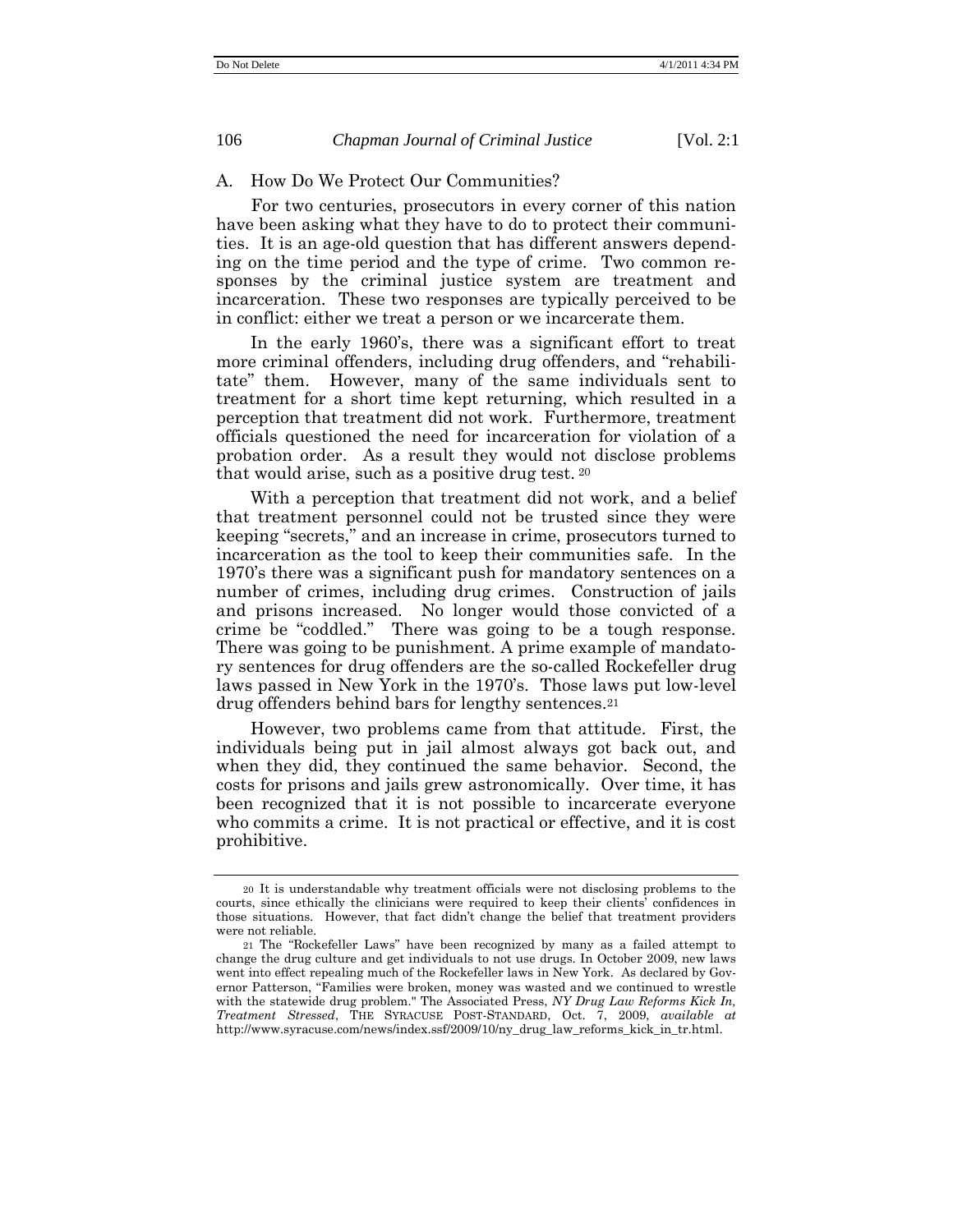Yet, many times incarceration is the answer for the hardcore DWI offender. After all, a first time DWI offender is typically not sent to jail or prison for an extended time, if at all. It is believed the person will learn from the arrest and conviction. Nevertheless, those individuals who are alcohol dependent cannot learn from the situation. Their body will not let them. They return to the criminal justice system for the same charge, numerous times for some, and each time get more and more time in jail or prison. Still, the question remains whether incarceration is the answer. For, if it is true that the person will get out again, and if incarceration does not change his behavior, it seems not much has been accomplished. Society is protected while the person is incarcerated, but that does not seem to be enough. Thus, the question remains what can be done with the hardcore DWI offender, before he or she kills someone. The overarching question deals with what the criminal justice system can do to permanently change behavior.<sup>22</sup>

## B. Treatment as a Possible Solution

It is now known that treatment works. Treatment provides the tools and support needed for a person to change. It is no longer necessary to use just treatment, or just incarceration. The power of the court can be used to encourage and even require treatment to bring about a change in the dependent person's behavior.

<sup>22</sup> Thankfully, the vast majority of the population does not have an addiction to a controlled substance or alcohol. So it is not generally recognized that change is HARD! Consider, how many New Year's resolutions are made each year? How many of them are kept? For an alcoholic to stop drinking, it is much harder than keeping a New Year's resolution to exercise more or lose weight. Change is hard, and incarceration, fines, and even ridicule do not work to change an alcoholic's behavior. To change an addiction it is necessary for a person to change his playground and his playmates. In other words, he has to change everything.

Drink too much and the effects are obvious: difficulty walking, blurred vision, slurred speech, poor judgment, and slowed reaction times. However, what are not seen are the long-term effects on a person's brain, especially a person that is dependent on alcohol, such as a hardcore DWI offender. However, thanks to a number of scientific advances, it is now possible to see the brain and gather a better understanding on the impact of alcohol. Imaging technology such as magnetic resonance imaging (MRI), computed tomography (CT), and positron emission tomography (PET) now allow scientists and doctors to examine the brain in a way that was not possible with a living person twenty years ago. Scientists can now see the internal changes of someone dependent on alcohol such as the shrinking of the brain; neurotransmitters (which allow nerve cells to communicate with other nerve cells) not as efficient; and observable deficiencies in the frontal lobe where learning and memory take place.

Many of these cognitive deficiencies are reversible with abstinence. Yet, in the short term, someone who has stopped drinking will still show significant problems in his cognitive abilities. Over time there will be improvements. Just as a person does not become dependent on alcohol overnight; to reverse the harms caused will take time. For some individuals, partial recovery can take from several months of abstinence to a year. For others, it will take even longer.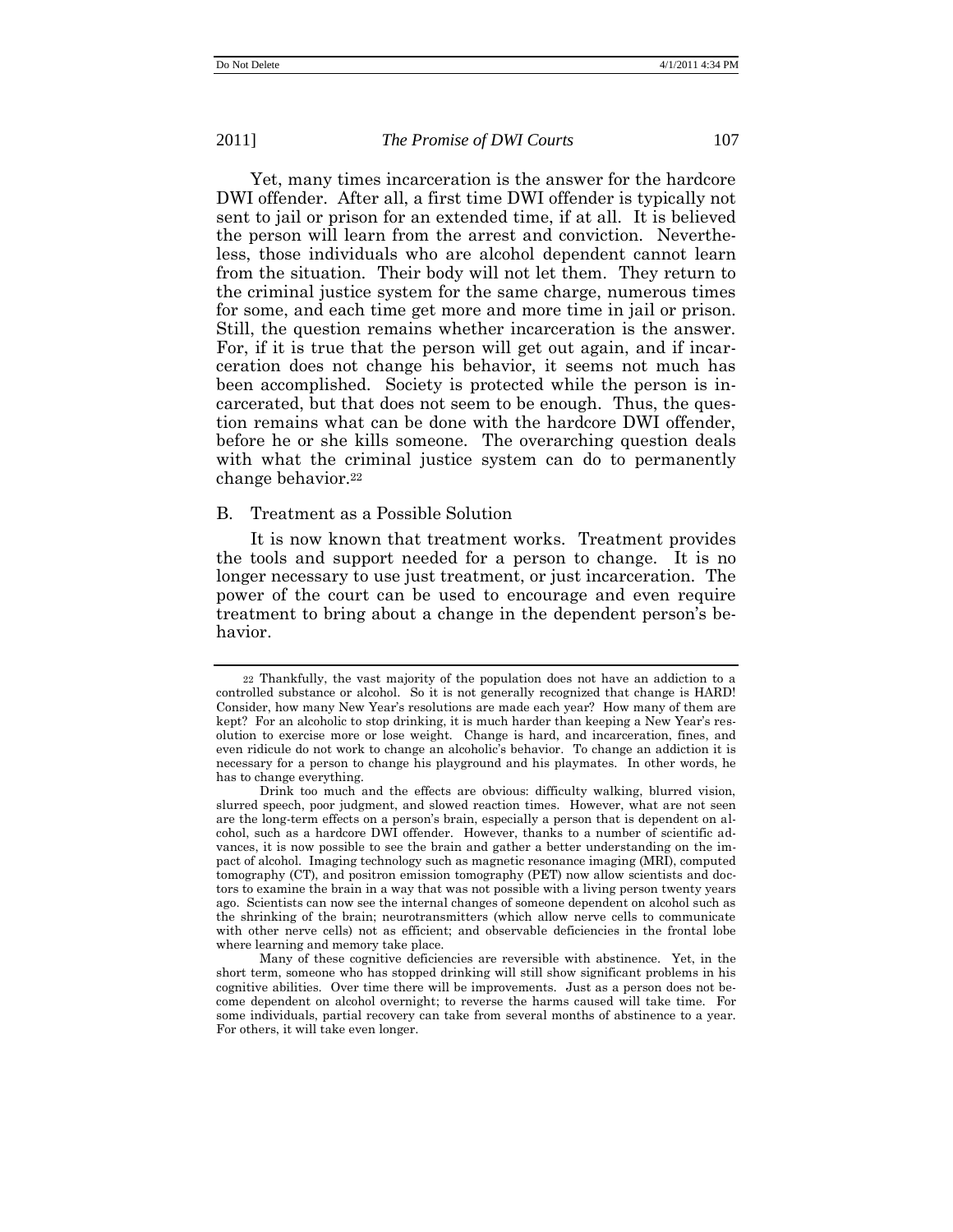While focusing primarily on other drugs, there are a number of significant studies that demonstrate treatment works; in particular, four major studies, starting in 1968 at Texas Christian University and ending in 1995 at the Center for Substance Abuse Treatment. These four studies can be instructive about individuals dependent on alcohol, since alcohol is a drug. Those four studies are:

- 1. The Drug Abuse Reporting Project (DARP) collected data from 44,000 clients admitted to 52 federally funded treatment agencies between 1969 and 1972.
- 2. The Treatment Outcome Prospective Study (TOPS) collected data from 11,750 clients admitted to 41 treatment programs in ten cities between 1979 and 1981.
- 3. The Drug Abuse Treatment Outcome Studies (DATOS) was initiated in 1990 by the National Institute on Drug Abuse to evaluate drug abuse treatment outcomes and emerging treatment issues in the United States.
- 4. The National Treatment Improvement Evaluation Study, a congressionally-mandated five year study of the impact of drug and alcohol treatment on thousands of clients in hundreds of treatment units that received public support.

After nearly three decades of research, and 70,000 patients at all levels of substance abuse treatment and care, these four studies found a number of things to be true, with two critical determinations made overall. First and foremost, they found treatment worked. There was a significant reduction in drug usage after treatment, with a significant factor being the amount of time spent in treatment. In other words, beyond a ninety-day threshold, treatment outcomes improved in direct relationship to the length of time spent in treatment, with one year generally found to be the *minimum* effective duration.

Second, these studies determined treatment worked just as well with clients who had legal involvement or legal pressure as those without any legal pressure to enter treatment, and the ones with a legal involvement, e.g. a court order, were likely to stay in treatment longer. This was in light of the finding that most of the legally coerced addicts had more crime and gang involvement, more drug use, and worse employment records than their non-coerced counterparts. In other words, coerced patients benefited from treatment just as well—if not better—than a person who entered voluntarily.<sup>23</sup>

<sup>23</sup> For more information on DARP, TOPS, and DATOS, see http://www.datos.org/. For the National Treatment Improvement Evaluation Study, see http://ncadi.samhsa. gov/govstudy/f027/default.aspx.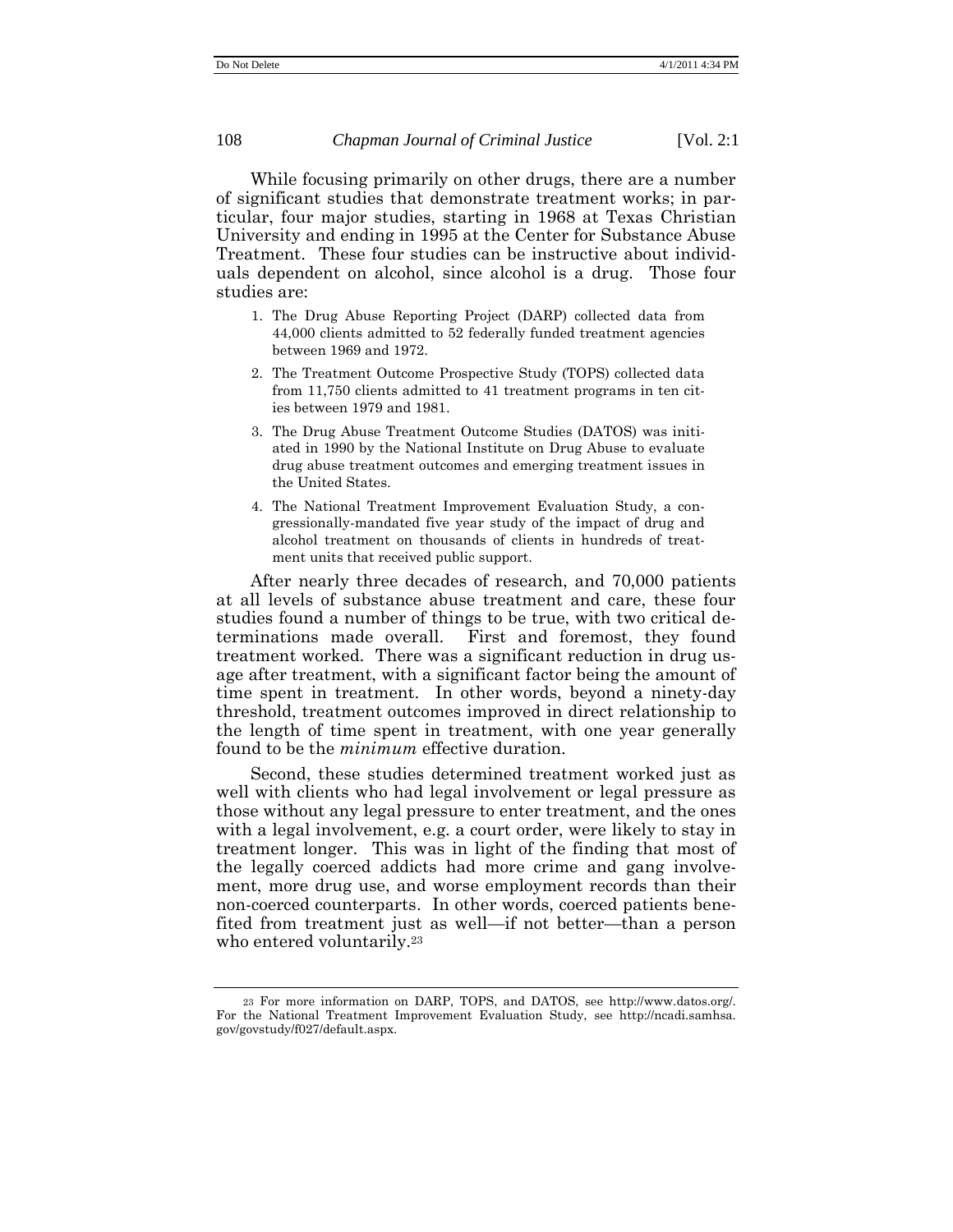With the length of time in treatment as the most reliable predictor of success, and the fact that coerced patients tend to stay longer, the key to effective treatment is a system or environment which supports treatment and actively monitors the participant's ongoing treatment progress. Or, in so many words: Treatment does work, but only if the participant shows up when required.

The question therefore is how do we require hardcore DWI offenders to seek help and treatment when they do not believe they have a problem. Just as important, we must figure out how to keep DWI offenders in treatment to gain the long-term benefits. The clear answer to both questions is to use the power of the courts. A court can require a defendant to attend a treatment program, keep the defendant in treatment as needed, and if the orders of the court are not followed, hold the defendant accountable and impose consequences for not following the court's orders.

Treatment providers have found a benefit by working with the courts. With the courts enforcing the orders to stay alcoholand drug-free and requiring attendance to a treatment program, the providers are actually finding that clients follow through with recommendations. They see the participants held accountable for their actions. Furthermore, treatment providers are now willing to have disclosure agreements signed between themselves, the client, and the court that allows for information about the participant and his addiction to be disclosed to help the DWI Court team understand what is needed to change the person's behavior.

# II. COURTS AS A PROBLEM SOLVER

For some individuals, having the court system involved with treatment, or the judge supervising a team that is trying to change a person's behavior through long-term treatment, is thought to be "social-work," with that word being used in a negative connotation. The public perception is that prosecutors are there to ensure a person is convicted, and the judge is there to throw the book at the person and put him in jail for a long time. However, as every prosecutor knows, a prosecutor's job is to ensure justice is achieved, not to get a conviction. As every judge, prosecutor, and defense counsel are well aware, sometimes throwing the book at the person is not the best response to ensure the person is not seen again in the system.

In imposing a sentence on a criminal defendant, modern day courts routinely look to four factors: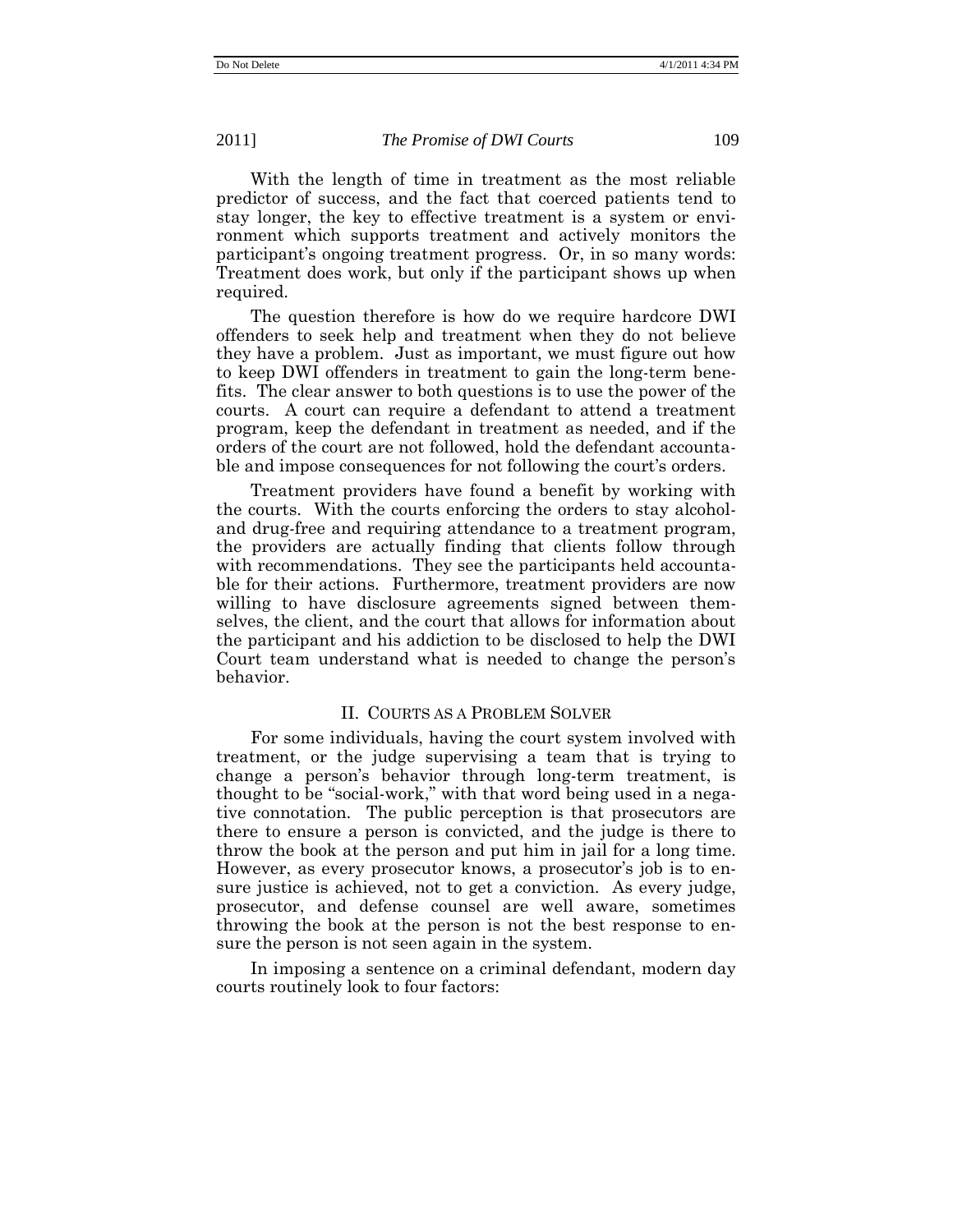- Deterrence: steps taken to deter others from committing similar offenses.
- Societal retribution: society will impose a punishment on the offender for the crime committed.
- Rehabilitation: helping a person understand what they did was wrong, and to return that person to society as a law abiding person.
- Incapacitation: protecting society by incarcerating those individuals who are incapable of being reformed.

Which particular factor is considered more important depends on the crime and the offender, as well as societal attitudes. In the 1960's rehabilitation was considered more important: offenders were provided with treatment in prisons as well as other options to help individuals reform their ways and become law abiding citizens. However, the attitude of society changed as crime rates increased. Prison sentences increased, as well as the number of crimes with mandatory minimum sentences when certain crimes were committed, such as drug crimes, and steps like the Rockefeller laws, previously mentioned, were taken.

Since then, similar laws have been passed in regard to repeat DWI offenders. Statutes across the country require a minimum amount of incarceration to be imposed upon a repeat DWI offender conviction. This is based on the belief that if we impose more time on the person, the repeat DWI offender will change his behavior. However, the disease of alcohol dependency will not allow that change to happen, at least not due to increased incarceration.

Over time, more courts have tried to become problem-solvers. Instead of the knee-jerk reaction to put a drug or DWI offender into jail, courts now seriously consider what can be done to change this person's behavior. This change in philosophy is supported by the *Trial Court Performance Standards* published by the U.S. Department of Justice.<sup>24</sup> The *Standards* note that ―[e]ffective trial courts are responsive to emergent public issues such as drug abuse" and that "[a] trial court that moves deliberately in response to emergent issues is a stabilizing force in society and acts consistently with its role of maintaining the rule of  $law.$ "25

Something different had to be done with the addicted person in the courts, and something was. Twenty years ago, Dade Coun-

<sup>24</sup> NAT'L CTR. FOR STATE COURTS, TRIAL COURT PERFORMANCE STANDARDS WITH COMMENTARY 4–5 (1997).

<sup>25</sup> *Id*. at 20.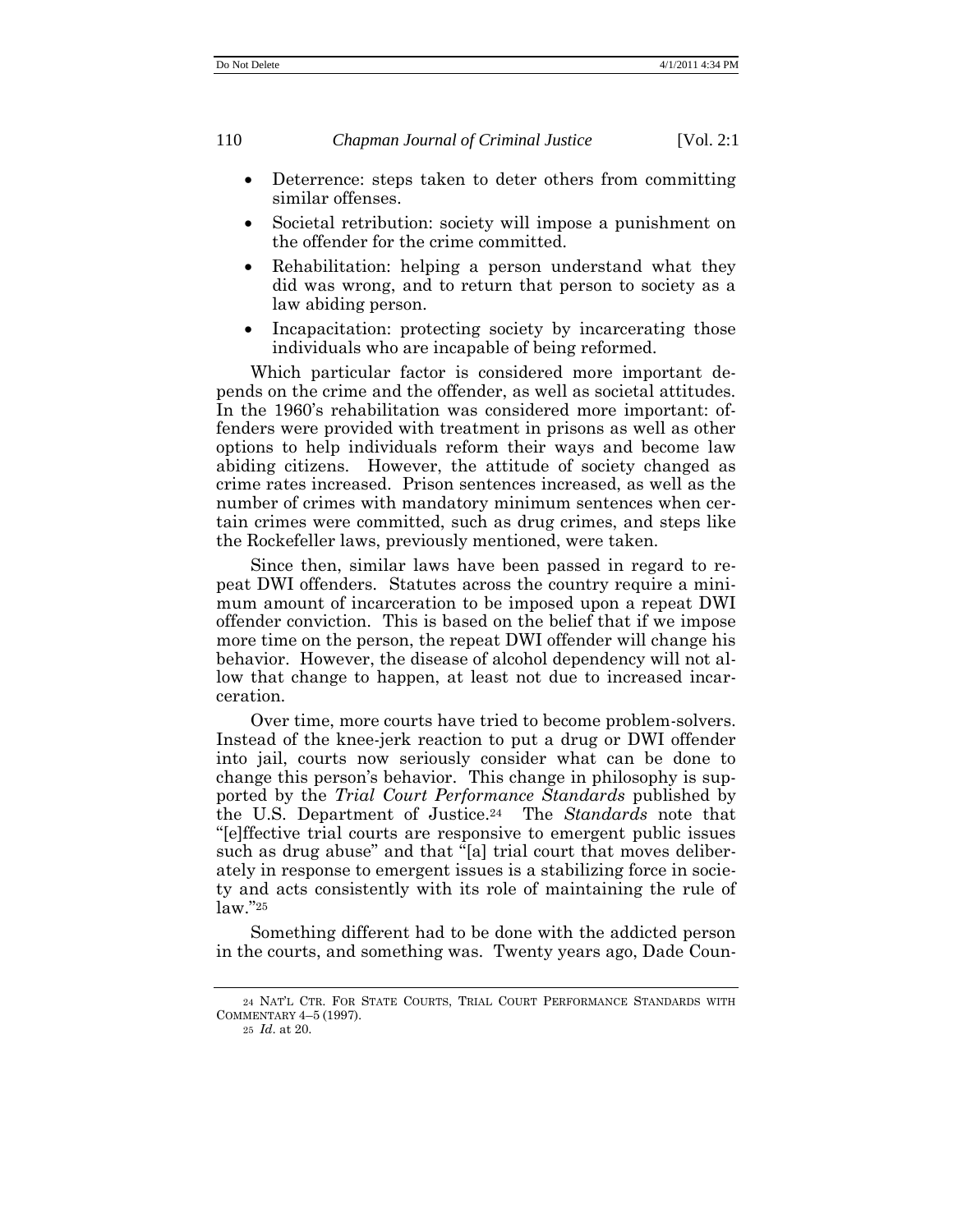ty, Florida, established the first Drug Court in the United States. Drug offenders were taking up a significant amount of court time, with no change in behavior from the offenders.<sup>26</sup> Today, more than 2,400<sup>27</sup> drug courts can be found across the country. Each court develops its own style, population, and criteria due to differences in the community as well as its resources. However, all Drug Courts follow the Ten Key Components, <sup>28</sup> which lay out the basic expectations for drug courts across the country. For example, and critical to each of these programs, each court will integrate treatment into the justice process, frequently testing to ensure continued sobriety, interacting judicially, and taking a non-adversarial approach.

Ultimately, Drug Court holds the participants of the program accountable for their actions, and at the same time provides the tools they need to change their behavior and become law abiding citizens. Drug Court is a common-sense approach to the drug offender, with the purpose to expedite the time between the arrest of the offender and getting the person into treatment, and to keep the person engaged in treatment long enough to get the benefits that treatment can provide.

However, there is the question of whether it works. "The body of literature on recidivism is now strong enough . . . to conclude that completing a drug court program reduces the likelihood of future arrests  $\ldots$ "29 As has been noted by Dr. Doug Marlowe,<sup>30</sup> "It has been proven beyond a reasonable doubt Drug Courts work."31 Nationwide, seventy-five percent of Drug Court graduates remain arrest-free at least two years after leaving the

<sup>26</sup> See Hon. Peggy F. Hora et al., *Therapeutic Jurisprudence and the Drug Treatment Court Movement: Revolutionizing the Criminal Justice System's Response to Drug Abuse and Crime in America,* 74 NOTRE DAME L. REV. 439, 449 (1999).

<sup>27</sup> NAT'L DRUG COURT INST., RESEARCH FINDINGS (2009) (unpublished, on file with Nat'l Assoc. of Drug Court), *available at* http://www.ndci.org/research.

<sup>28</sup> For a complete discussion of the Ten Key Components, what they are and how they work, *see generally* NAT'L ASS'N OF DRUG COURT PROFESSIONALS, DEFINING DRUG COURTS: THE KEY COMPONENTS (1997), *available at* http://www.ojp.usdoj.gov/BJA/grant/ DrugCourts/ DefiningDC.pdf.

<sup>29</sup> Reginald Fluellen & Jennifer Trone, *Issues in Brief, Do Drug Courts Save Jail and Prison Beds?* VERA INST. OF JUST. (2000).

<sup>30</sup> Douglas B. Marlowe, J.D., Ph.D. is the Chief of Science, Policy & Law for the National Association of Drug Court Professionals, a Senior Scientist at the Treatment Research Institute, and an Adjunct Associate Professor of Psychiatry at the University of Pennsylvania School of Medicine. A lawyer and clinical psychologist, Dr. Marlowe has received numerous state and federal research grants to study coercion in drug abuse treatment, the effects of drug courts and other diversion programs for drug abusers involved in the criminal justice system, and behavioral treatments for drug abusers and criminal offenders.

<sup>31</sup> *The Verdict Is In*, Presentation by Dr. Doug Marlowe, NADCP 14th Annual Training Conference, St. Louis, Missouri (May 30, 2009); *see* Douglas B. Marlowe, *The Verdict on Drug Courts and Other Problem-Solving Courts*, 2 CHAPMAN J. CRIM. JUST. 53 (2011).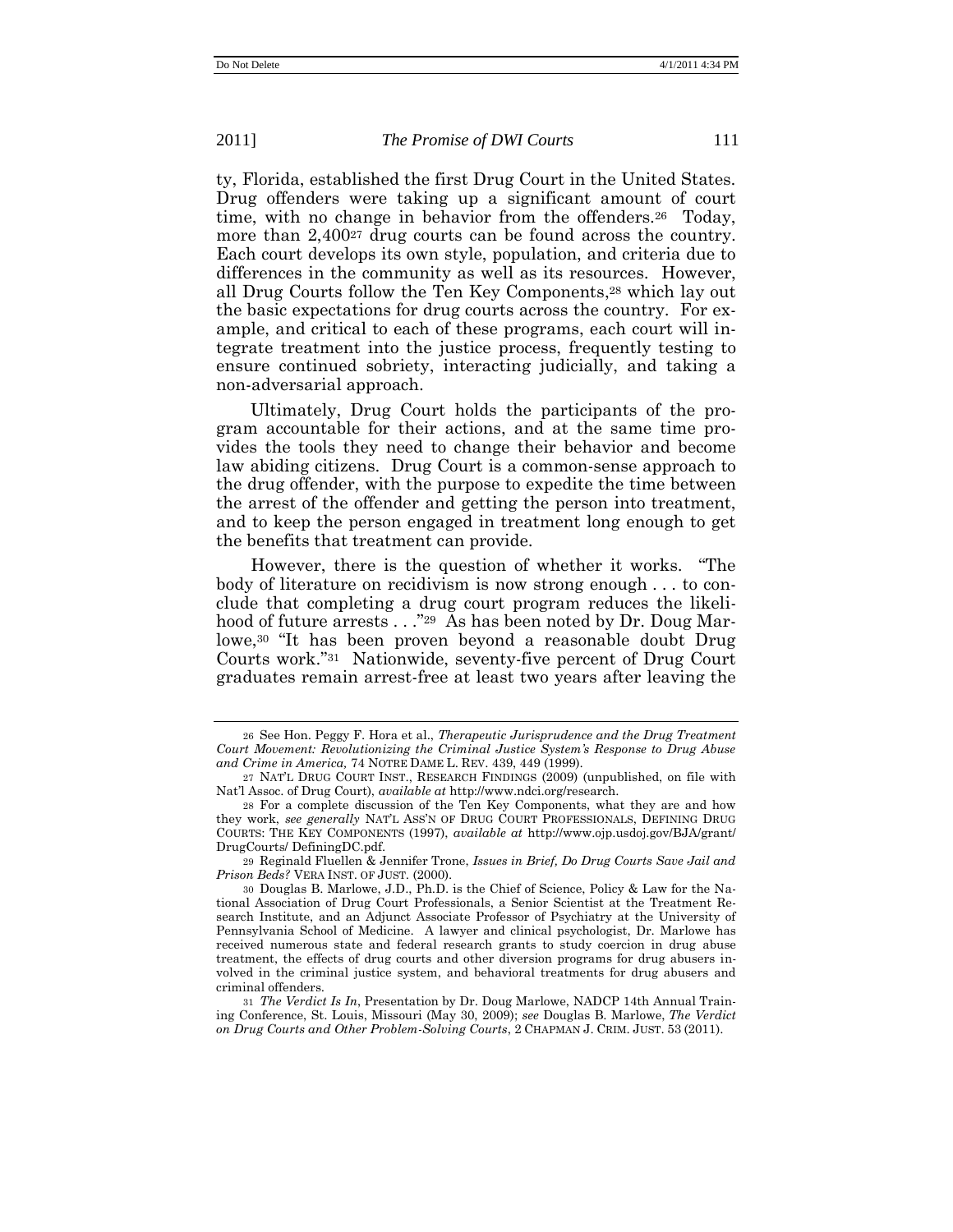program.<sup>32</sup> Compare this to the typical re-arrest rates on those in a traditional court, in which forty-six percent of probationers commit a new offense and over sixty percent commit a probation violation.<sup>33</sup> Not to mention the high re-arrest rates ensuing after release from prison, which, as noted, generally exceed sixty to eighty percent. The U.S. Government Accountability Office (GAO) agreed, and in 2005, concluded that Drug Courts significantly reduce crime and save money for taxpayers by offsetting the costs of law enforcement, court case processing, and victimization resulting from future criminal activity.<sup>34</sup>

In the years since the GAO Report, researchers have continued to uncover definitive evidence for the efficacy and costeffectiveness of Drug Court. Five independent meta-analyses have now all concluded that Drug Court significantly reduced crime by as much as thirty-five percent in comparison to traditional case dispositions.<sup>35</sup> These effects are not short-lived. Rigorous studies examining long-term outcomes have found that reductions in crime lasted at least three years<sup>36</sup> and as long as *fourteen years*. <sup>37</sup> As previously mentioned, Drug Courts have been proven to work beyond a reasonable doubt.

Drug Court initially focused primarily on illicit drugs; after all, it was in response to crack cocaine that the court in Florida started. Even though alcohol is a drug, Drug Court did not consider using this format with a DWI offender. Then in 1995, a court in Dona Ana, New Mexico, developed the first DWI Court focusing on the legal drug, alcohol, and the DWI offender.<sup>38</sup> Drug

<sup>32</sup> John Roman et al., *Recidivism Rates for Drug Court Graduates: Nationally Based Estimate–Final Report*, 2003 THE URBAN INST. 27, 29 (2003).

<sup>33</sup> PATRICK LANGAN & MARK CUNNIFF, BUREAU OF JUST. STATISTICS, *Recidivism of Felons on Probation, 1986–1989* (1992).

<sup>34</sup> *See* ADULT DRUG COURTS: EVIDENCE INDICATES RECIDIVISM REDUCTIONS AND MIXED RESULTS FOR OTHER OUTCOMES, REPORT TO CONGRESSIONAL COMMITTEES, U.S. GOVERNMENT ACCOUNTABILITY OFFICE 71–73 [No. GAO-05-219] 2005.

<sup>35</sup> Steve Aos et al., *Evidence-based public policy options to reduce future prison construction, criminal justice costs, and crime rates,* Olympia: (Wash. State Institute for Public Policy, October 2006); Jeff Latimer et al., *A meta-analytic examination of drug treatment courts: Do they reduce recidivism?* (Can. Dep't. of Just., 2006); Christopher Lowenkamp et al., *Are Drug Courts Effective: A Meta-analytic Review,* J. OF COMMUNITY CORRECTIONS 5-28; (Fall 2005); Deborah Shaffer, *Reconsidering drug court effectiveness: A meta-analytic review,* Las Vegas, NV: Dept. of Criminal Just., University of Nevada; Wilson, et al. eds., (2006).

<sup>36</sup> DENISE GOTTFREDSON ET AL., MD. DEP'T OF PUBLIC SAFETY AND CORR. SERVICES, THE BALTIMORE CITY DRUG COURT: THREE-YEAR SELF-REPORT OUTCOME STUDY, EVALUATION REVIEW (2005).

<sup>37</sup> Michael Finigan et al., *The impact of a mature drug court over 10 years of operation: Recidivism and costs,* NPC Research, Inc. (2007), *available at* http://www.ncjrs.gov/ pdffiles1/nij/grants/219225.pdf.

<sup>38</sup> C. WEST HUDDLESTON ET AL., NAT'L DRUG CT. INST., PAINTING THE CURRENT PICTURE: A NATIONAL REPORT CARD ON DRUG COURTS AND OTHER PROBLEM-SOLVING COURT PROGRAMS IN THE UNITED STATES 1 fig. 1 (2008).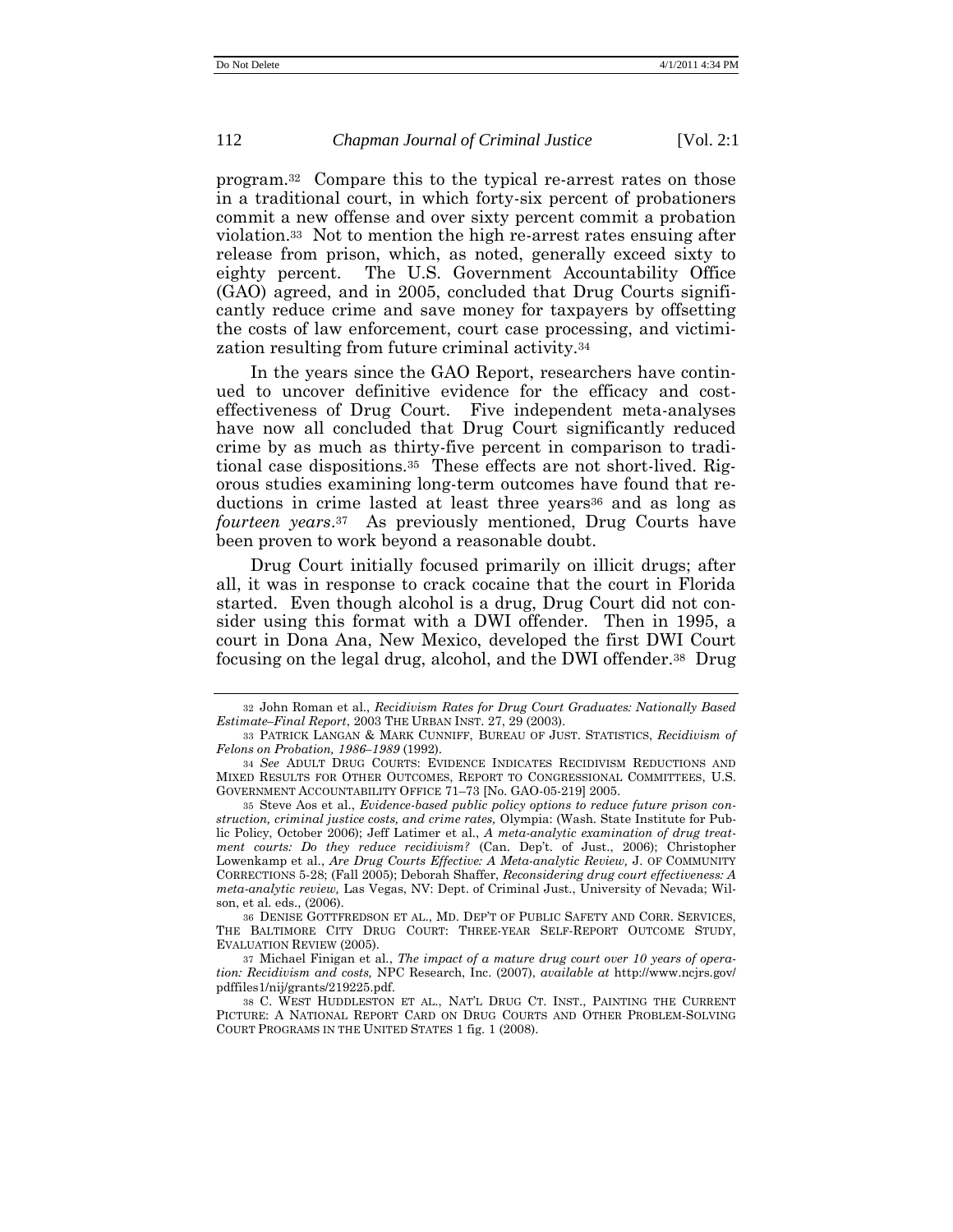Court became the model for DWI Court, focusing on the DWI offender. It laid out the framework needed to change a hardcore DWI offender's behavior.

## III. WHAT IS A DWI COURT?

In short, a DWI Court is an accountability court. It is based on the Drug Court model as a distinct court system dedicated to changing the behavior of the alcohol/drug dependent offenders arrested for DWI. DWI Court is a post-conviction court that works with the hardcore DWI offenders using quick responses to hold the person accountable, with intensive supervision and longterm treatment as a requirement. A DWI Court follows the Ten Key Components of Drug Court and the additional *Ten Guiding Principles of DWI Courts*, as established by the National Association of Drug Court Professionals. These standards set out what is expected from a DWI Court; effectively reducing the recidivism of the hardcore DWI offenders, making each community a safer place to live. The *Guiding Principles* include such expectations as: determining the population for inclusion into the program, performing a clinical assessment on each participant, developing an individualized treatment plan, intensively supervising and testing the participant while in the program, creating partnerships in the community with the program to build support, having the judge take on a leadership role, regularly evaluating the effectiveness of the program, and finding ways to ensure the program is sustainable.<sup>39</sup>

Because DWI Court is intensive and communities have limited resources, it is important to focus those resources on those individuals who are the most likely to hurt themselves and others, i.e., the "hardcore" DWI offenders. These are the individuals that cannot change their behavior without additional support. Such individuals have demonstrated dependence to alcohol. To put all DWI offenders into the program is a waste of resources and can potentially create other issues. A person with limited or no contact with the criminal justice system, who is not alcohol dependent, will learn from the arrest, the night in jail, and the appearance in open court. To put that person into an intensive program can create anger and resentment at the system. The person may develop attitudes and new relationships that actually encourage the behavior the criminal justice system is trying to

<sup>39</sup> For a complete discussion of The Ten Guiding Principles for DWI Courts, see http://www.dwicourts.org/learn/about-dwi-courts/-guiding-principles.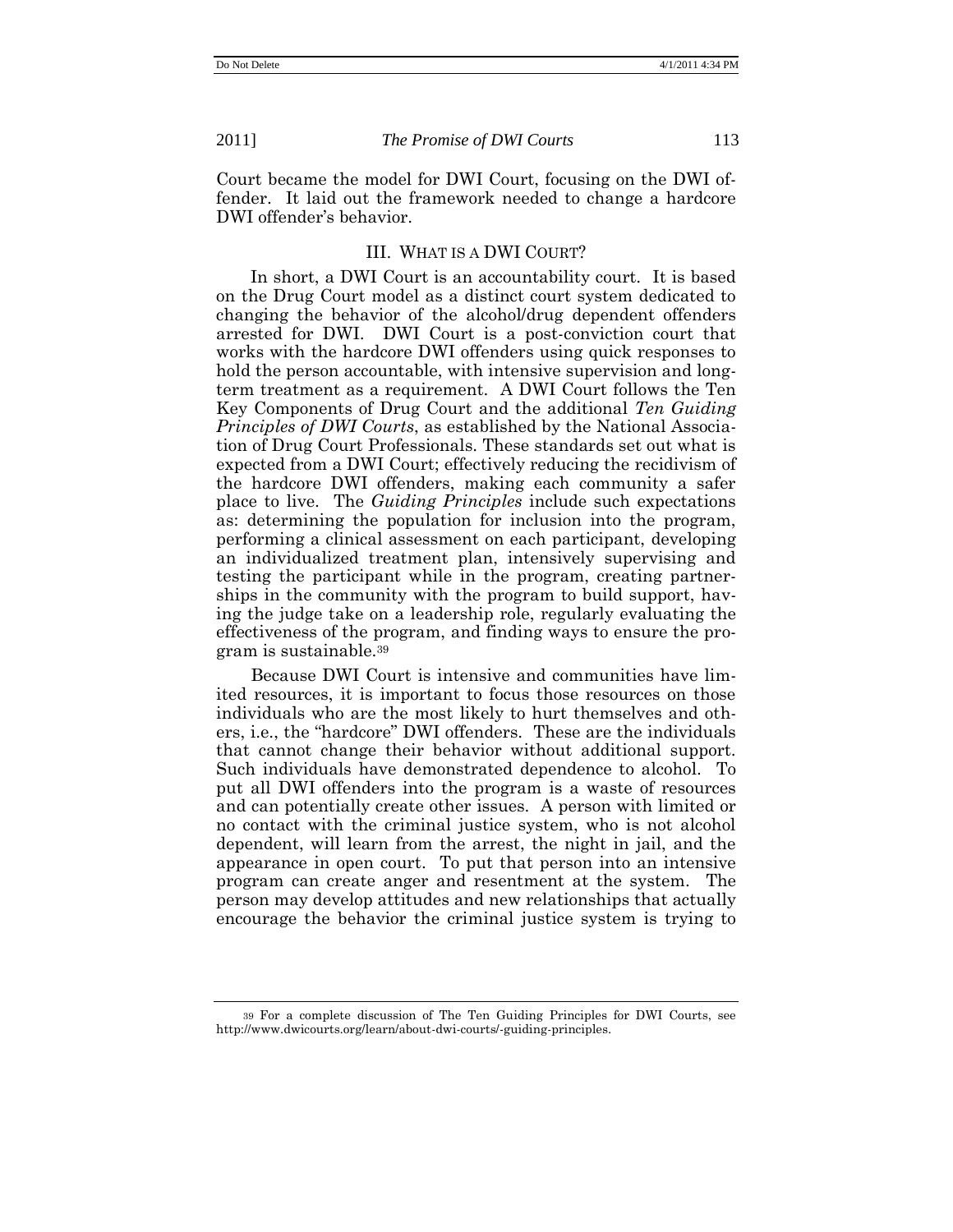eliminate.<sup>40</sup> This can result in them becoming a repeat DWI offender.

Initially a prosecutor may be agreeable to start a DWI Court that works with a second or third-time DWI offender, but object to a fourth- or fifth-time DWI offender, believing such a person just needs jail. The belief being that the offender has had several opportunities to change his behavior, and now it is time to move onto a different person. However, DWI Court is specifically for that offender—the fourth- and fifth- and even sixth-time DWI offender. It is this person that has clearly demonstrated he is alcohol dependent and an arrest, or jail, has not and will not change it. This is not to say that a second or third or even a firsttime DWI offender with a high BAC is not an appropriate candidate; he very well could be. In determining who should be admitted to the program, the team should look to the person and his dependence to alcohol, not to the number of times a person has been convicted of DWI. In other words, the team should determine who is alcohol-dependent and whose behavior can be changed by an intensive program. A team should ask which offender is at the greater risk to repeat because of the dependence upon alcohol, and, which offender needs the greater investment by the criminal justice system to ensure that there is not a repeat offense.

One clear difference between a DWI Court and a traditional court is the time it takes to get the hardcore DWI defendant through the criminal justice system and into the program. In a traditional court, many hardcore DWI defendants do not get a conviction until weeks or months have passed after the case has been set and reset for any number of motions, hearings, and trials. The delays can start from the moment of the arrest and continue up until the day the person is sentenced.

A DWI Court's goal is to get the person into the program as quickly as possible. In many cases, that means there is a conviction and entry into the program within a month. In one DWI Court in Michigan, it means the day after the arrest.<sup>41</sup> DWI Court recognizes that the quicker the person is in the program the sooner there will be an impact with the person, and the safer

<sup>40</sup> *See* Douglas B. Marlowe, *Evidence-Based Sentencing for Drug Offenders: An Analysis of Prognostic Risks and Criminogenic Needs*, 1 CHAPMAN J. CRIM. JUST. 167, 183–200 (2009) (discussing the importance of assessing the risks and needs of the person to be sentenced).

<sup>41</sup> In the particular DWI Court in Michigan, there is not a conviction one day after the arrest. However, the day after the arrest, a person is assessed and, if appropriate, offered entry into the program. If they accept, a plea is taken at that time, and bond is set until the day of sentencing. The bond conditions that are set at that time are similar to the conditions that will be required as a participant in the DWI Court program.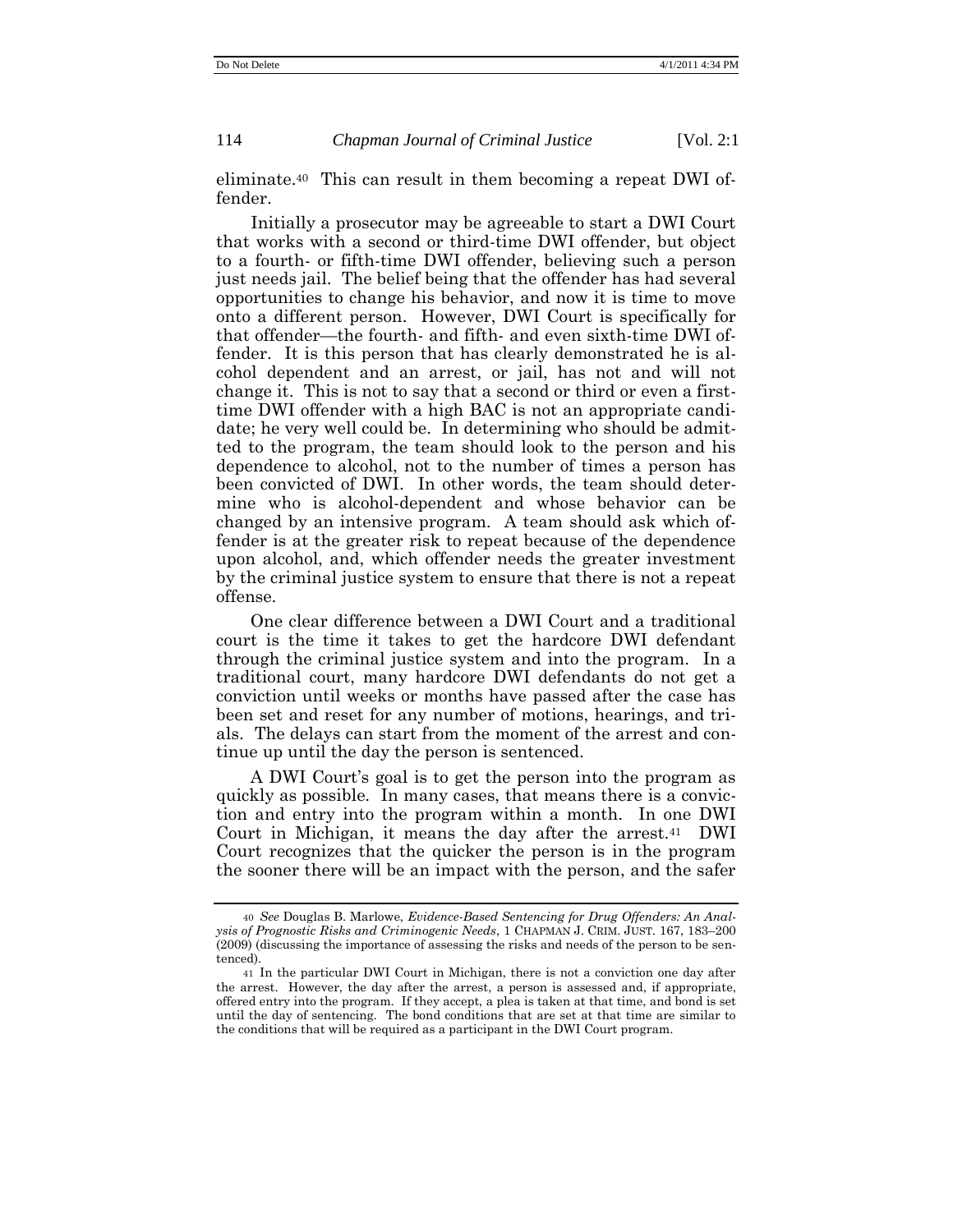the community will be because of the long-term treatment and intensive supervision. By having all of the players in the criminal justice system working together, delays are eliminated. If issues exist with a case, the case is expedited.

It is here that prosecutors can help develop ways to process a case quickly. They must assess how much time passes after an arrest until the DWI charge is filed, how much time there is between the charge being filed and arraignment, and what can be done to shorten that time. Time after time, the initial response is that these cases cannot be moved any quicker. However, when everyone involved in the criminal justice system sits down and discusses what happens at each stage, and what can be done to have it happen quicker, changes occur. Prosecutors can help lead the discussion to ensure that the person's rights are protected and justice is done in a quick and fair fashion.

A critical component of any DWI court is targeting—trying to determine who should be in the program. In many DWI Courts, the prosecutor's office provides the initial screening into the program based on criteria that were developed while creating the DWI Court. It is at this stage, when the court is initially being set up, that a prosecutor plays an instrumental role in sitting down with the rest of the team and establishing criteria under which the DWI offender may be admitted into the program. To ensure fairness, the criteria must be developed at the beginning, and then over time it can be reexamined to determine if the criteria should be expanded or tightened. It is important that the prosecutor is open to allowing offenders into the program that can clearly benefit from it; for example, the ones that show time and time again that they do not learn from the traditional criminal justice system methods. DWI Court is not something that should be used to take the "easy low-hanging fruit." Rather, it is for the alcohol dependent individuals. Because these individuals are clearly dangerous, additional steps must be taken to keep the streets safe.

The primary goal of a DWI Court is public safety: to ensure that the public is not put into more danger by a DWI offender. Unlike the usual drug offender in a Drug Court, a DWI offender kills. As has already been discussed, DWI offenders are dangerous, and putting them on probation is a risk for everyone on the team. Because of that primary goal and the risk associated with the hardcore DWI offender, DWI Court uses intensive supervision. There is regular and random testing for alcohol and other drugs, as well as scheduled and unscheduled home and work visits. With a positive result for alcohol or drugs, the person is quickly brought before the court. If a person is late to court or to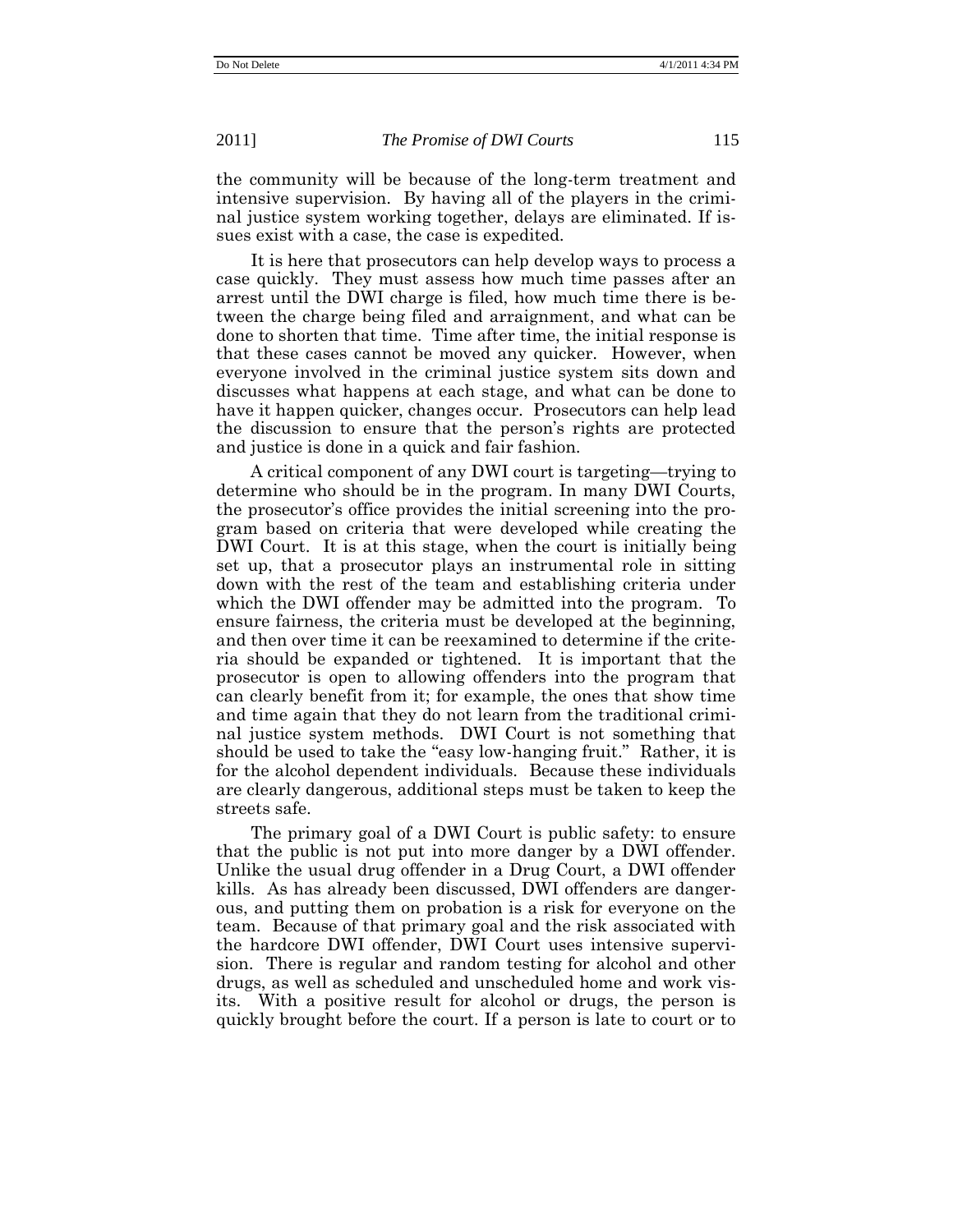treatment, or not at work, the person is quickly located and brought before the court. This sort of rapid response holds the offender accountable and gets his attention. The offender begins to learn that there are consequences when he does not follow through.

It is that intensive supervision and frequent testing that allows a prosecutor to know that the individuals in the program are being closely watched. It allows a prosecutor to know that if something happens where the offender drinks alcohol, or uses drugs, or violates a court order, the offender will be caught, and that there will be a consequence for that action. This scenario is very unlike what happens in a traditional court, where a person can violate a court order and be unaware of it until a run-in with law enforcement. Even then, the violation may not be heard by a judge for days, even weeks, later. Rapid response to a violation is a key factor in changing a DWI offender's behavior.<sup>42</sup>

Concurrent with intensive supervision, intensive, individualized treatment is administered to each person. Each person in a DWI Court receives a clinical assessment to develop a clinically sound treatment plan. Many times, individuals with alcohol dependency have other co-occurring mental health disorders that must also be addressed to ensure long-term success. There is the absolute need to have an individualized treatment plan that is reviewed and revised over the length of the probation. This combination of responses, the intensive supervision and the intensive long-term treatment, provides a comprehensive plan of action to change a person's behavior.

Another significant difference with DWI Court and a traditional court is the team component. A traditional court has the prosecutor and the defense attorney as combatants, with the judge as arbiter. Law enforcement officers are essentially bystanders, testifying in a courtroom to what they previously saw and heard, with treatment providers not even at the table. DWI Court brings together everyone that has a stake in the participant's future: the judge, the prosecutor, the defense attorney, the probation officer, law enforcement, treatment providers, court coordinators, and victim advocates.

These individuals sit down together with one objective: how to change this person's behavior so he is no longer a threat to the community. It is a team effort, with the judge as the leader of

<sup>42</sup> *See* Douglas B. Marlowe, *Application of Sanctions*, *in* QUALITY IMPROVEMENTS FOR DRUG COURTS: EVIDENCE-BASED PRACTICES, 107, 107–14 (NAT'L DRUG CT. INST., 2008) (providing a discussion on important factors when imposing sanctions on an addicted person).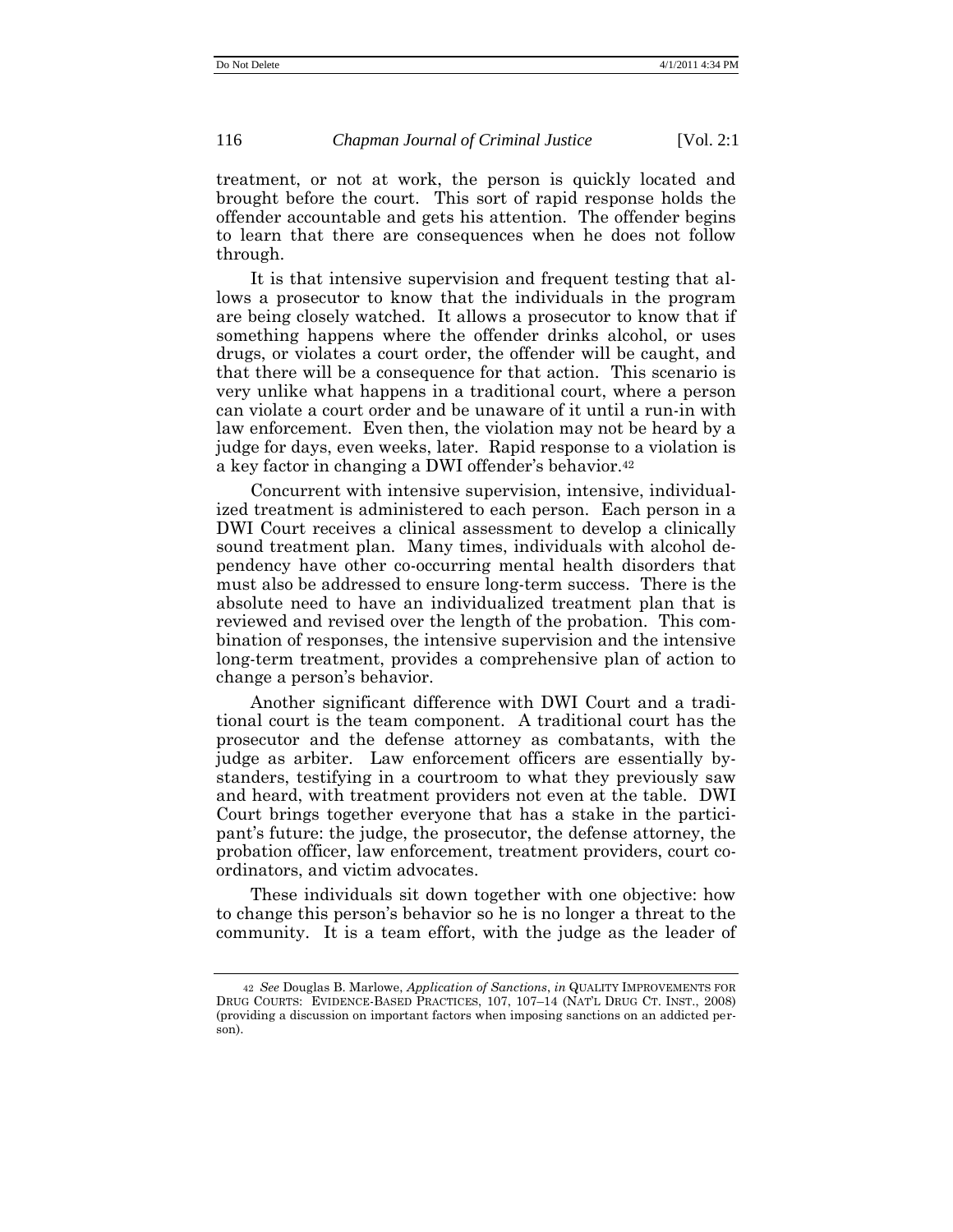the team. When discussing the participant, each person on the team provides the judge with the insight, experience, and opinion he or she has. Naturally, it is during this time when disagreements may arise. After all, the team includes elected officials and heads of departments, as well as any number of individuals that have strong opinions. It is also during this time when each person on the team has to recognize the importance of "give and" take‖ for the team to be successful, and to consider the problem from the perspective of others on the team. During a team meeting, the presence of such "give and take" is clear when the prosecutor is suggesting community service for a violation and the treatment provider or defense attorney believes a short stint in jail is appropriate.

In trying to change a person's behavior from being dependent on alcohol to being able to live free of it, there must be the recognition that it takes baby steps to reach that goal. It is not realistic to expect an individual to change everything about himself overnight. A person did not become alcohol-dependent overnight; it will take small steps and time to achieve a sober life. To encourage that change, DWI Court uses different levels or phases while a person is in the program. Each phase gives a participant visible and realistic steps to measure success. For example, it is not realistic to expect that an alcohol dependent person can remain alcohol free in the beginning. An alcohol-dependent person will attempt to "beat" the program; he will try to drink or use drugs. Again, that is the nature of the disease. However, it would be a realistic expectation later in the program.<sup>43</sup> DWI Court tends to be a long, rigorous program, generally lasting one to two years. Giving the program this type of structure provides the participant bite-size pieces to tear off and digest. This also allows the team to measure—somewhat objectively—how well the participant is progressing through the program requirements.

During the initial development of a DWI Court, the team members sit down and work out what is expected for each phase. It is at this time a prosecutor should participate and provide his or her perspective. A prosecutor must be involved in this component as some of the discussion may revolve around possible new criminal behavior. The prosecutor's office must decide what actions it would take if there is new criminal behavior by the participant. For example, it must decide whether a criminal charge

<sup>43</sup> This is not to imply that if a person tests positive for alcohol or a drug at any time that there is no response by the court. There is a response to *every* violation. However, the response will vary depending on previous violations the participant may have had, and on what phase the participant is in at the time of the violation.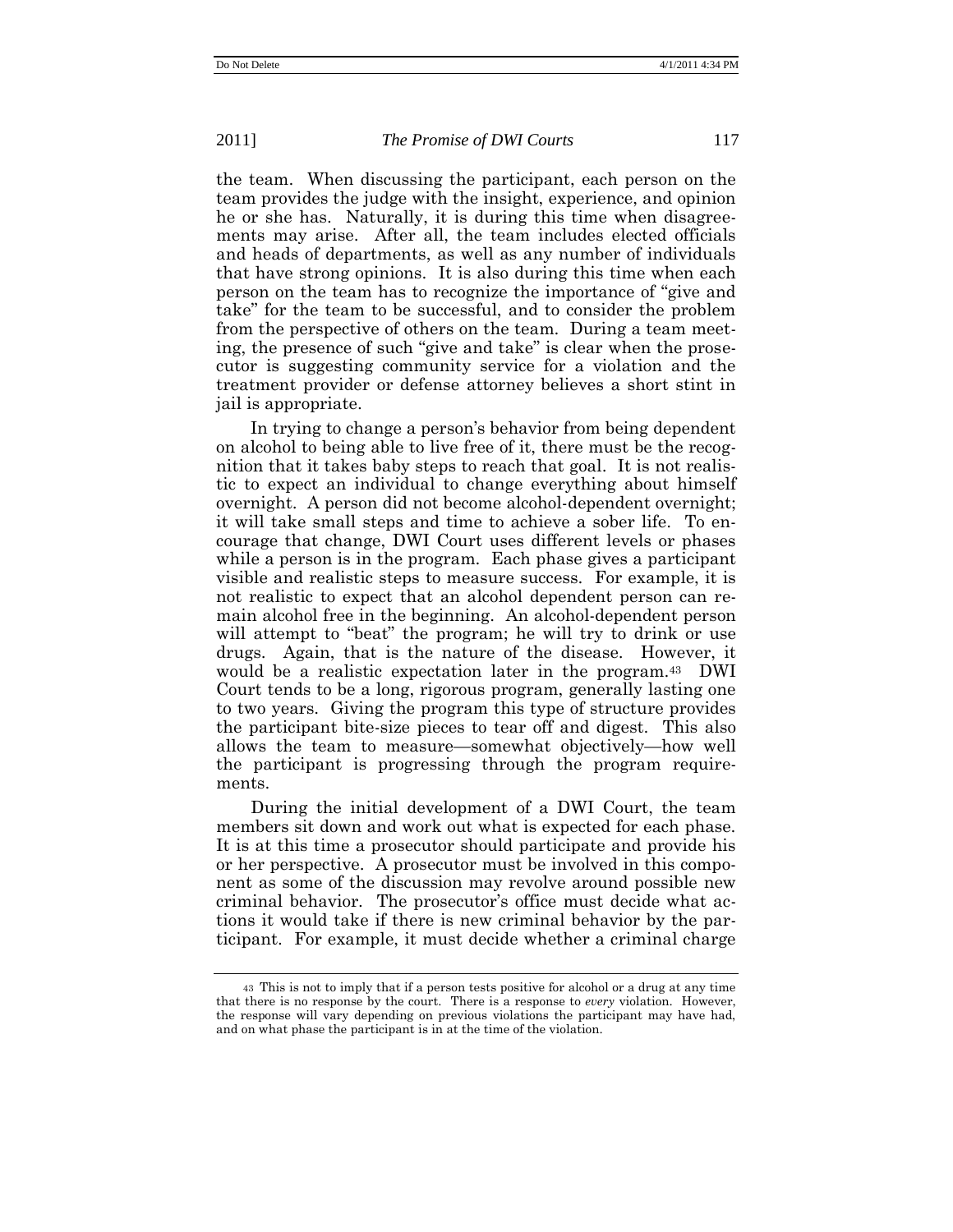will result if a participant drives while the person's license is suspended, or whether the prosecutor should allow the court, with input from the team, to sanction the person under the current charge; in addition, if a person uses marijuana, whether that would result in a new charge. This is the type of discussion that must happen in the initial development of a DWI Court to avoid complications at a later time.

It is also at this point in time when the team develops a range of responses for violations in each phase. There is not one response developed, but a whole list. This gives the DWI Court a number of options to consider when responding to a violation; after all, it depends on the person and the violation.

In the first phase, it is common to require a person to attend court on a weekly basis, provide random and scheduled urine tests once or twice a week, take breath tests on a regular basis, attend treatment two or three times in a week, possibly attend AA, and comply with any other court orders. It is expected, and even demanded, that the participants show up as scheduled and on time. A failure to comply with any of these requirements results in a sanction for the participant. Advancement to the next phase depends on the person completing those particular requirements. Usually a minimum amount of time must pass as well.

In the next phase, the person will attend court on a lessfrequent basis, such as bi-weekly, possibly be required to have a job, continue with treatment as set up by the treatment plan, continue with drug and alcohol testing, work towards getting a GED if that is applicable, do community service, pay fines and costs, and a number of other requirements as set by the court. Just as the treatment plan is individualized, so are the court requirements. Everyone has to attend court, but how many times depends on the person, where they are in the recovery, and the phase the person is in at the time. Additionally, in later phases, DWI Court will usually require a minimum number of days where a person is clean and sober prior to any advancement to the next phase.

At each level, there are growing expectations of what the person will be able to achieve. For example, at the first phase, it is important to get a person to show up on time. At a later phase, the goal may be to require the participant to get and maintain employment. Each phase is set up to encourage the person to move forward, taking small steps towards that ultimate goal of sobriety, addressing the root cause during all of this time: the addiction to alcohol.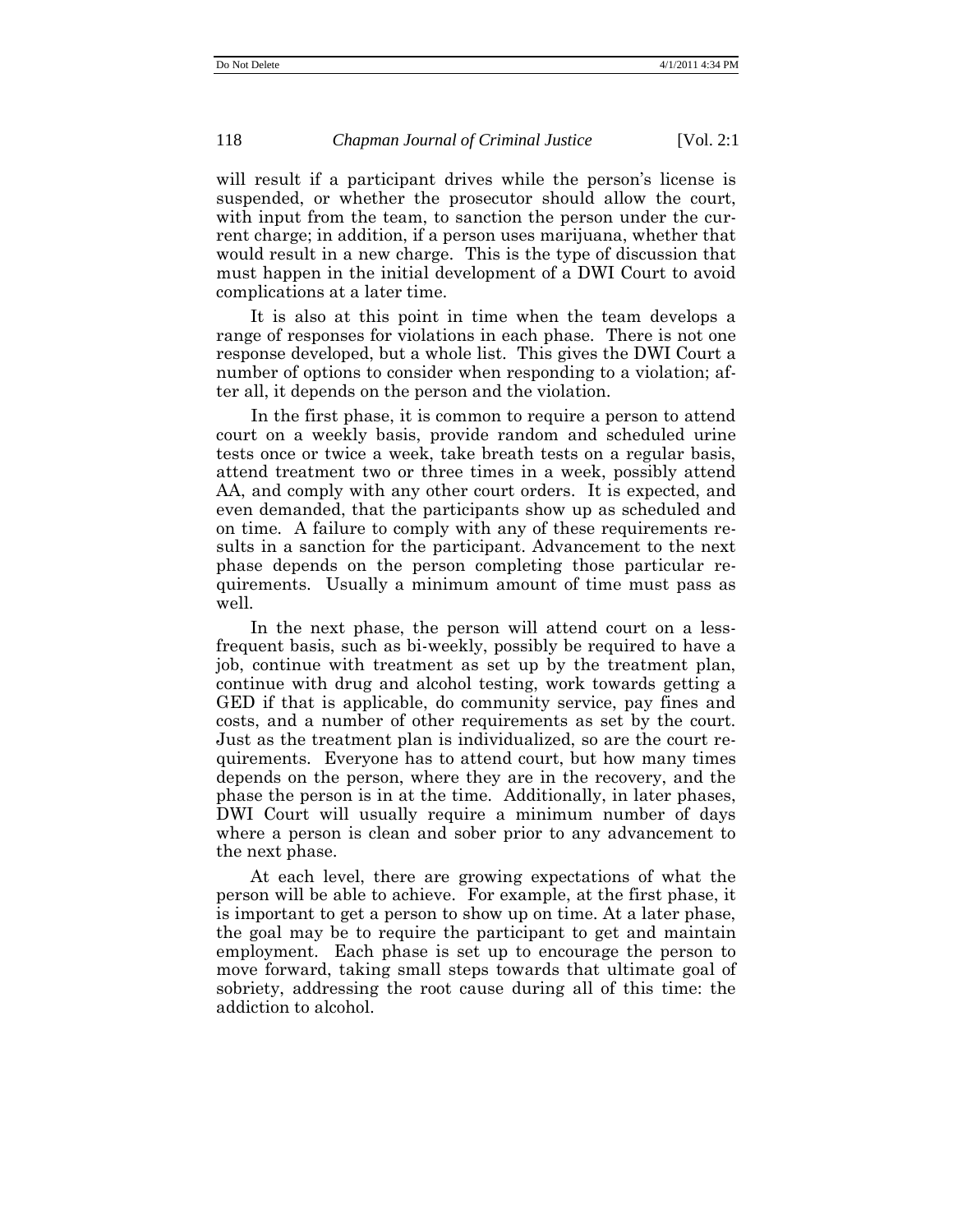One of the most important tools a court will use to encourage a participant's change of behavior is the use of incentives and sanctions. It is the use of the incentives and sanctions that will keep the person engaged in treatment. They are critical in this effort. As previously noted, when a person completes treatment, the long-term success rate increases.

In a DWI Court, every infraction will lead to a consequence, a sanction. However, the response will vary, depending on where the person is in his recovery, and how many similar violations have occurred. DWI Court uses graduated sanctions to get the participant's attention. For a first violation, the response may be community service; for a second violation, it may be a weekend in jail; for a third violation, a week in jail. It depends on a number of factors, all of which are discussed by the team in advance, with input from all of the members, including the prosecutor.

DWI Court recognizes that the response must be tailored to the person, as some sanctions would not be considered effective. For example, for the average citizen who has no prior contacts with the criminal justice system, an arrest and a night in jail would have a significant impact on that person. Whereas for a person who has been arrested six or seven times and been in jail numerous times, a night in jail might have no impact. For that person, it might have more of an impact to do community service for a week, pay a large fine, or increase the number of times a person has to come to court. But even in these situations, the sanction is graduated. Anyone can become accustomed to a particular punishment when it is at a low or moderate level. Failure to increase the response, or to a series of weak sanctions, can actually result in a person testing how far they can go to cause problems for themselves and in the program. <sup>44</sup>

There must be a quick response for each violation, and the response must be appropriate for the person. In other words, it is having the appropriate response that gets the person's attention, which is most likely not the most severe sanction available. In fact, to bring out the "big guns" too soon in the process will result in a person learning that he no longer needs to fear the consequences, as he has seen the worse.

Sanctions alone will not change a person's behavior, the effects are transitory. While it is critical to respond to each infraction with an appropriate response, a sanction results in the person suppressing the undesired behavior. It does not get the

<sup>44</sup> *See* Douglas B. Marlowe & Kimberly C. Kirby, *Effective Use of Sanctions in Drug Courts: Lessons from Behavioral Research*, 2 NAT'L DRUG CT. INST. REV. 1, 1–25 (1999).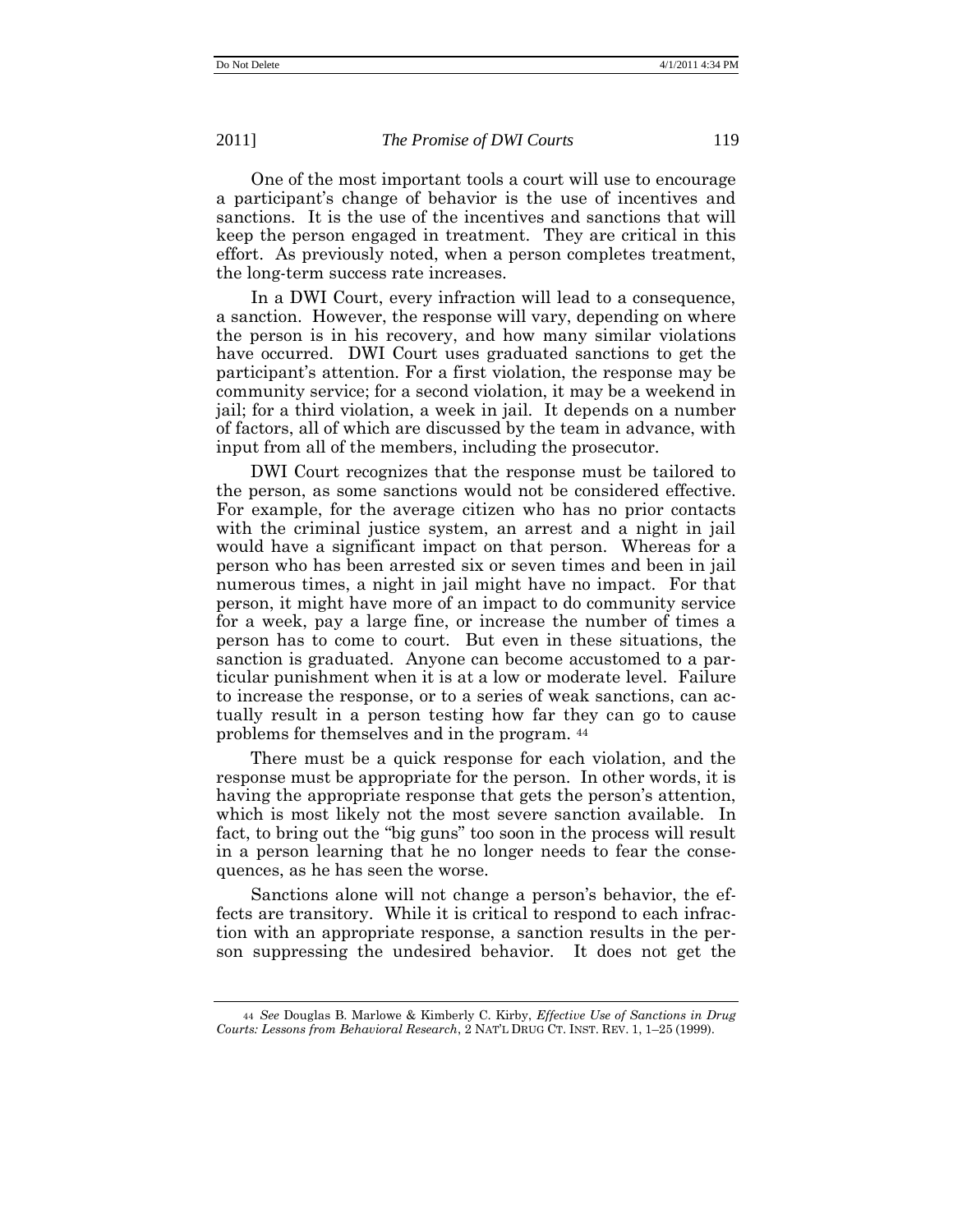person to learn what the appropriate behavior is for the longterm. For that, incentives are used.<sup>45</sup>

There are a number of sayings that talk about the power of incentives, such as: "The carrot is mightier than the stick;" or, "You'll catch more bees with honey than vinegar." Using positive reinforcement in a court setting provides the long lasting change desired. When a person does something that a DWI Court wants to continue, an incentive is used. This will reinforce the behavior and tell the person what they are doing is correct.

Prosecutors are not used to considering the power of an incentive to change behavior. In general, the court system is not geared that way. For the average citizen, it is the fear of coming to court and receiving a sentence that provides the "incentive" to not commit a crime. But for the hardcore DWI offender, the addiction to alcohol is stronger than the fear of what *could* happen or even what does happen. While sanctions are used to stop certain behavior, it is the use of incentives that lets a person know he is doing something right and that such behavior should be continued. Just as there is a variety of sanctions for each phase depending on the violation, there should be a variety of incentives for each phase. In fact, since incentives are more effective in changing a person's behavior, the list of incentives should be greater than the list of sanctions.

The term "incentives" does not mean that every time a person does something right he is given a monetary incentive. An incentive can be applause during a court session; or it can be something as powerful and "simple" as a person in authority, such as a judge, saying: "Good job, keep it up." Many of the participants are not familiar with anyone, especially a person in authority, recognizing them for a job well done or for doing what is expected. Praise can be a powerful tool in DWI Court and used in a number of ways. When probation officers are visiting a person's home, while they are looking for signs of alcohol use, they are also looking to "catch the person doing right." If a participant has obviously cleaned up the home, or has a good attitude, the probation officer can praise the person, saying: "Good job." It is immediate and it is powerful. Additionally, the probation officer then tells the treatment provider, defense attorney, and the judge, and all of them may compliment the participant. For one action, it is possible to get multiple responses, each one supporting and encouraging the person. Over time, incentives are ―withdrawn‖ to allow for the participant to develop; to not expect praise at every step. It happens naturally in a DWI Court, since

<sup>45</sup> *See id.* at 18–20*.*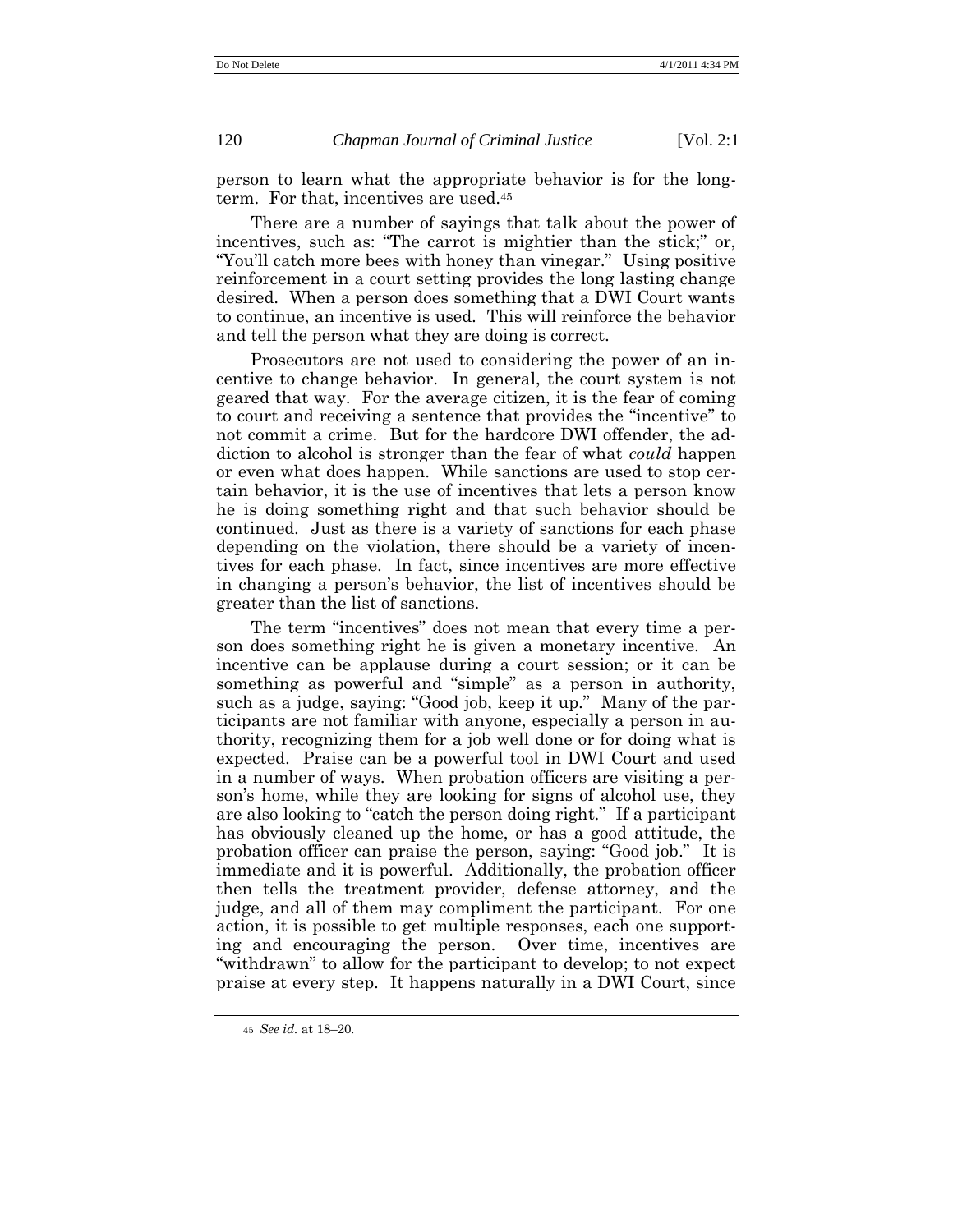over time the participant will have fewer contacts with the court and the team members as the person progresses in the program. Thus, there are fewer occasions for an incentive to be applied.<sup>46</sup>

Today's clinical textbooks generally conclude the use of positive reinforcement is more effective in changing a person's behavior than the use of sanctions. However, using incentives without the possibility of sanctions can be detrimental, especially in the criminal justice system. It can be seen as coddling, allowing a person to become complacent and feel that they are entitled to certain benefits. <sup>47</sup>

DWI Court uses both incentives and sanctions, providing the proper balance in getting a person to change his behavior. It takes the sanction to tell a person that his behavior will not be tolerated and must be suppressed. It takes the incentive to tell a person that his behavior is proper and to continue it. It is that balance, when combined with the intensive treatment that a person goes through in a DWI Court, to understand his actions, and if necessary to address other underlying issues, that completes the package and gets a positive change for the long-term.

Another critical difference between a DWI Court and a traditional court is recognizing it is difficult for a participant to be dropped from the program. A traditional court will usually give a person one, two, maybe three times to violate a court's order before the court will terminate the probation and incarcerate the person, whether it is in jail or in prison. The belief being that probation is a privilege and that the person "blew" his chance with a violation. A traditional court doesn't want to give a person a second chance, as it will be viewed as being soft on crime. DWI Court may very well send a person to jail for violating a court's order. However, once that part of the sentence is completed, the person will return to intensive supervision, with treatment still taking place. The probation is not terminated. In fact, it is not uncommon for the drug testing to be increased or home visits to happen more frequently.

―Recovery is also a journey that takes time and effort and is often filled with false starts and failed attempts.<sup>"48</sup> So it is expected that there will be violations and consequences for those

<sup>46</sup> It should be noted that this does not mean that the random drug testing and home visits still do not occur. They do. Possibly not as frequently, but they still occur on a random basis to ensure that the participant remains alcohol and drug free. Treatment also continues for the entire time.

<sup>47</sup> *See supra* note 46 and accompanying text*.*

<sup>48</sup> CARLO C. DICLEMENTE, ADDICTION AND CHANGE: HOW ADDICTIONS DEVELOP AND ADDICTED PEOPLE RECOVER viii (Howard T. Blane & Thomas R. Kosten eds., Guilford Press 2003).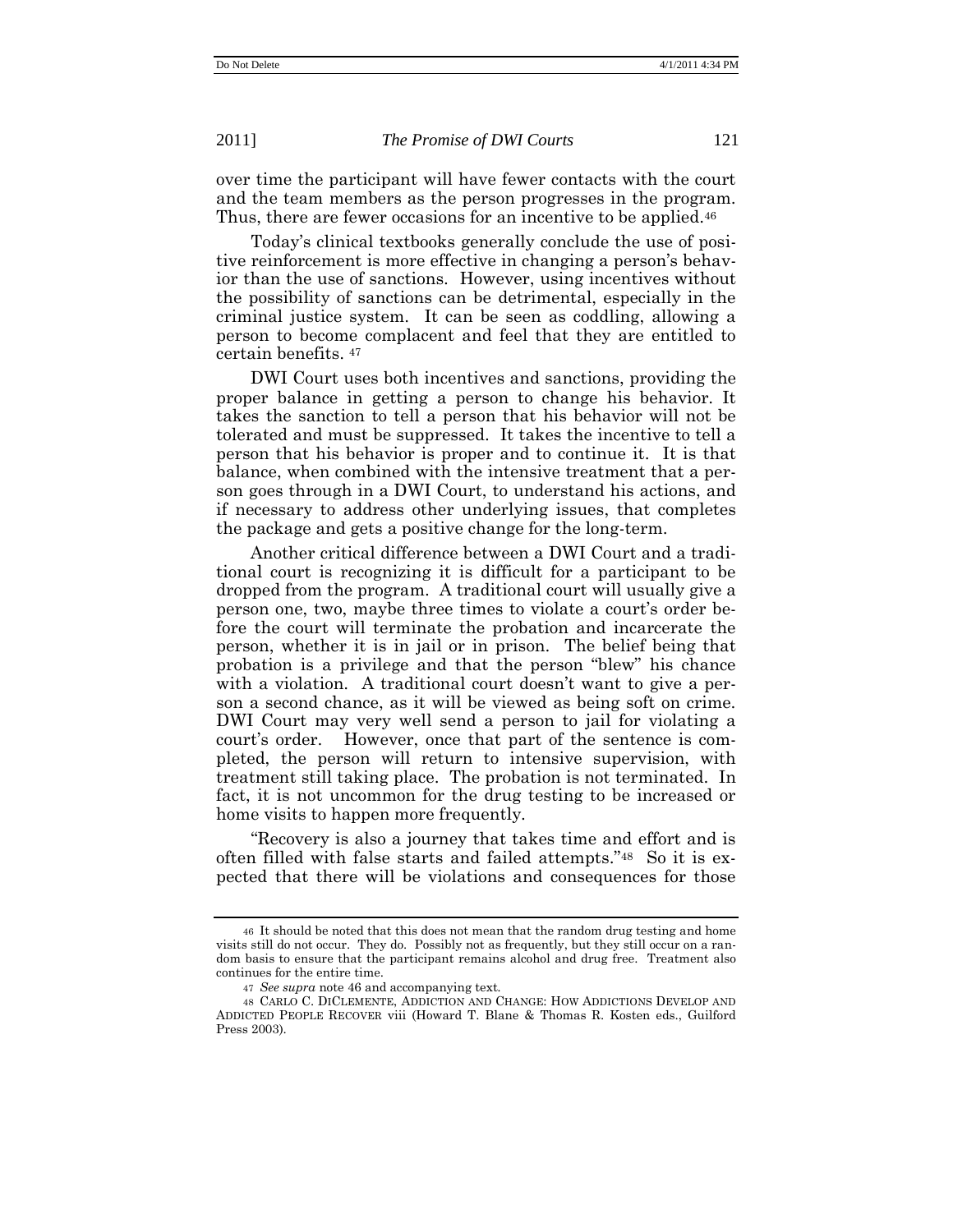violations. This is especially true in the beginning of the program when the participant is just starting to understand what it means to be in the program, when his judgment is still impaired and the desire to use is significant. However, it is also expected that the person will be returned to the program to continue the work that has begun. Treatment must be long-term in order to work. It is the recognition of the need to keep the person in treatment for the long-term, and to use incentives and sanctions strategically, that has changed the mindset of criminal justice professionals everywhere.

This is not to say that a person cannot be terminated from the program. He can, but, the intent is to make it very difficult. Being dropped from the program usually occurs for one of two reasons. First, when keeping the person in the program will affect the program's integrity—for example, if he interferes with the drug testing that is done on all participants—the person must be terminated from the program. DWI Court will not only do frequent breath tests of the participants to ensure that the participants are not drinking, it will also take regular and random urine samples to test for other drugs.<sup>49</sup> However, if a person used a device called a *Whizzinator*, a false penis used to provide someone else's urine, to defeat the drug test, and then rented that device to other participants, he will have sufficiently affected the program's integrity such that he or she would not be allowed to remain in the program.

Second, a person could be dropped from the program when that person no longer is willing to work with the program or has done something that puts others at risk. An obvious example of that is, of course, the person being arrested for a new DWI charge while in the program. While it is recognized that a person will try to drink alcohol while in the program (and there will be a consequence for that action), it is not acceptable for that person to get behind the wheel of a car and drive while under the influence.

# A. Does DWI Court Work?

Evaluation studies are considered vital to sustaining DWI Court programs. A DWI Court is expected to conduct outcome evaluation studies to demonstrate the dramatic effect of DWI/Drug Court on the community, to assess relative costs, and to maintain or seek funding. As previously noted, DWI Court is

<sup>49</sup> Many times when a person stops using one substance, such as alcohol, they will to turn to another substance to still get the high. DWI Court recognizes this and tests for a number of drugs, besides just alcohol.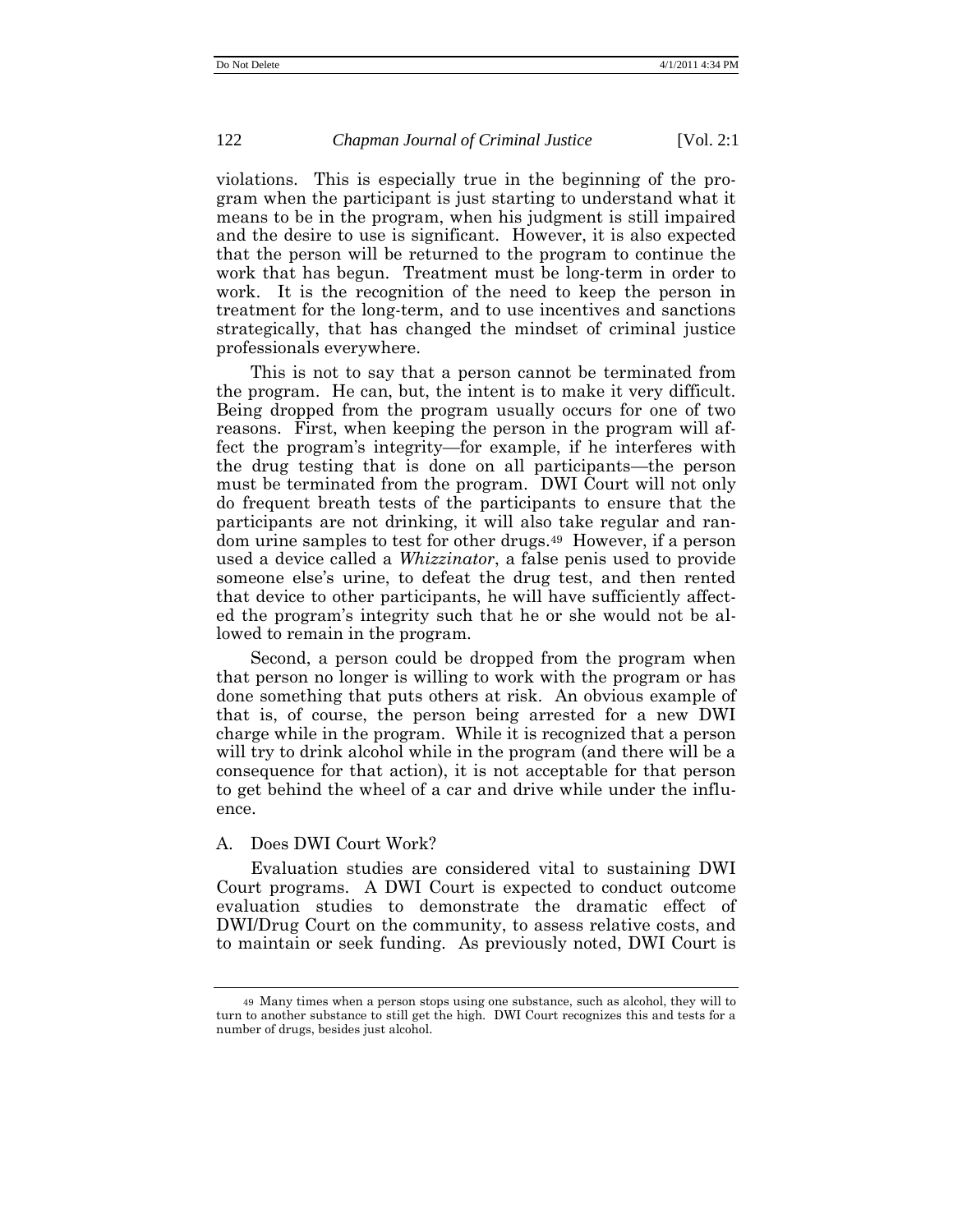based on the proven Drug Court model. Drug Court has been rigorously examined and found to be an effective method for reducing recidivism and drug addiction. DWI Court is a recent innovation to change a hardcore DWI offender's behavior. Studies are being done specifically on DWI Court, but they are just in the beginning phase.

A recent evaluation of three separate DWI Courts in Michigan<sup>50</sup> determined that, within two years of entering the DWI Court, participants were substantially less likely to be arrested for a new DWI offense or any new criminal offense than individuals sentenced in a traditional court. In one court, individuals that were in the DWI Court program were three times less likely to be rearrested for a new criminal offense and nineteen times less likely to be rearrested for a DWI charge. The recidivism rate was significantly lower for the DWI Court participants.<sup>51</sup>

The study also determined that DWI Court costs less than a traditional court, using fewer resources to achieve a better result. The executive summary of the evaluation concluded with the following statement: "Overall, these results demonstrate that the [DWI C]ourt is effective in reducing recidivism and reducing drug and alcohol use while using less criminal system resources to accomplish these goals."<sup>52</sup>

## B. Who Supports DWI Court?

As can be seen, DWI Court is showing positive results. It is because of this impact that DWI Court is endorsed by the following: The Governor's Highway Safety Association, International Association of Chiefs of Police, Mothers Against Drunk Driving, National Alcohol Beverage Control Association, National Association of Prosecutor Coordinators, National District Attorneys Association, and National Sherriff's Association.

DWI Court has also been listed as a promising sentencing practice in *Strategies for Addressing the DWI Offender: 10 Promising Sentencing Practices* (March, 2005), as well as in *Countermeasures that Work: A Highway Safety Countermeasure Guide for State Highway Safety Offices* (2007), and the Third and Fourth Editions of the *Countermeasures Guide*, 2008 and 2009, respectively.<sup>53</sup>

<sup>50</sup> Michigan calls its DWI Court "Sobriety Court." This court uses the same format as DWI Court; it just has a different name.

<sup>51</sup> *See* BRET FULLER ET AL., MICHIGAN DUI COURTS OUTCOME EVALUATION: FINAL REPORT (NPC Research 2007).

<sup>52</sup> *Id.* at V.

<sup>53</sup> These documents are printed by the National Highway Traffic Safety Administration (NHTSA), a division of the U.S. Department of Transportation.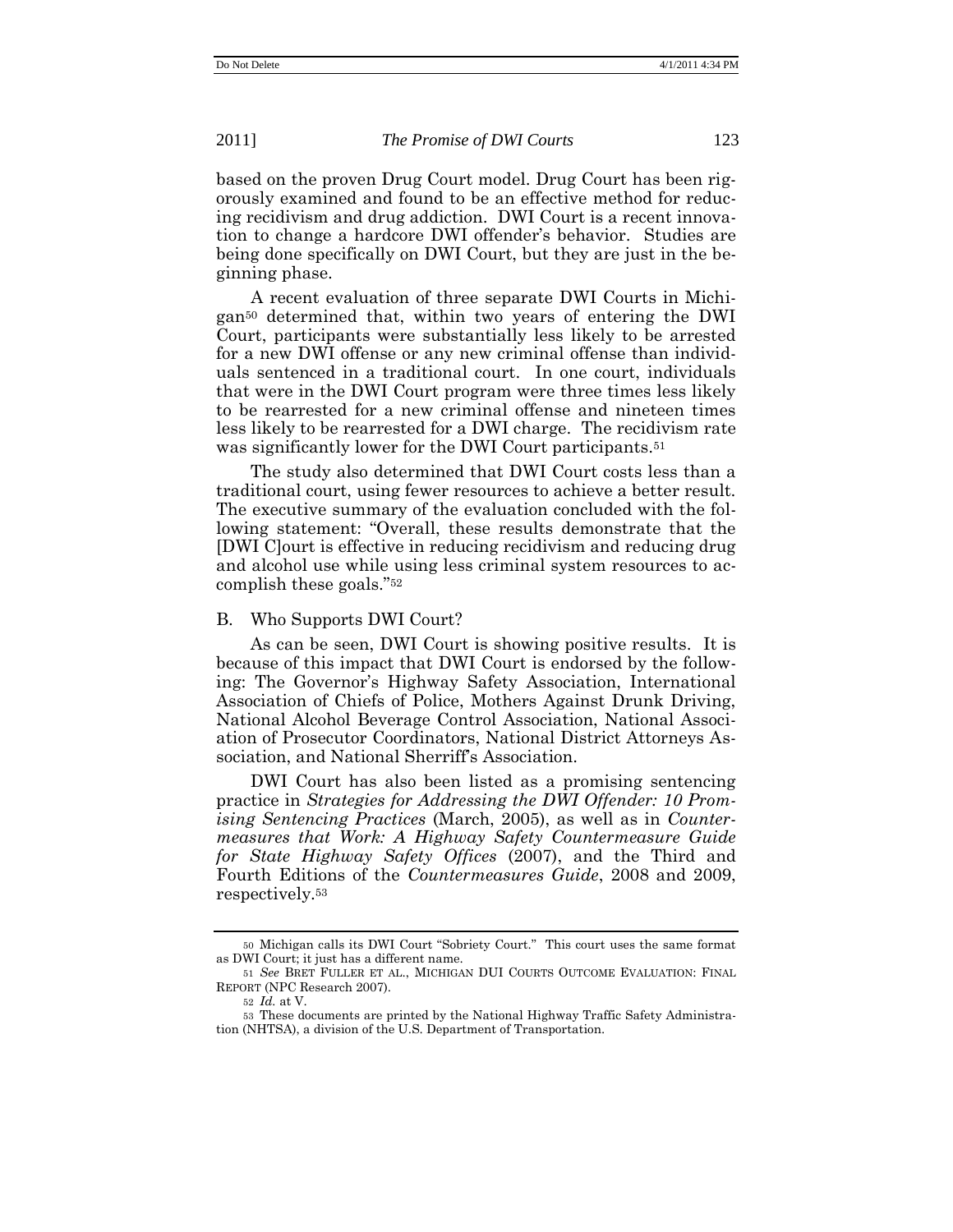## IV. WHY SHOULD PROSECUTORS BE INVOLVED?

Today, with prosecutor offices having insufficient staff, budgets being cut on a regular basis, and caseloads increasing on all levels, it is a legitimate question to ask why prosecutors should take on more work; especially since the vast majority of the work is done after a conviction, when the judge is involved and a prosecutor typically is not. The short answer: because it works better than business as usual. Prosecutors are not in the job to make money; they do it to make a difference in the community, to make it safer, and to help the victims that come through the criminal justice system. This type of program is making communities across the country safer. Therefore, a more important question concerns why a prosecutor would not become involved.

It is useful to look at research done on the Drug Court system, which is the model for DWI Court. A recent study by NPC Research asked whether it makes a difference if a prosecutor attends all staffing sessions as well as Drug Court sessions. The answer was a definite "yes."<sup>54</sup> The study found that with a prosecutor attending all team meetings, as well as all court sessions, the participant graduation rate was higher than when the prosecutor did not attend on a regular basis. There was also an increase in the graduation rate when the defense attorney was expected to attend the team meetings and court sessions. Furthermore, outcome costs savings due to recidivism were also increased when the prosecutor and defense attorney were present at the team meetings and court sessions.

There was no definitive explanation as to why it made a difference, since it was beyond the scope of the study. However, team members interviewed during the study believed that it carried more weight to have both the defense attorney and prosecutor present and on the same page as the judge. Additionally, having both attorneys at the team meetings allowed for better communication and quicker responses, which is always important in a Drug Court. To not have the prosecutor's voice heard on a case in the criminal court system would indicate an abdication of a prosecutor's role to see justice done regarding a defendant, as well as a victim.

Given that DWI Court yields better results than a traditional court, with greater success when a prosecutor is present at team meetings and court sessions, and a reduced cost to the crim-

<sup>54</sup> SHANNON M. CAREY ET AL., EXPLORING THE KEY COMPONENTS OF DRUG COURTS: A COMPARATIVE STUDY OF 18 ADULT DRUG COURTS ON PRACTICES, OUTCOMES AND COSTS (NPC Research 2008).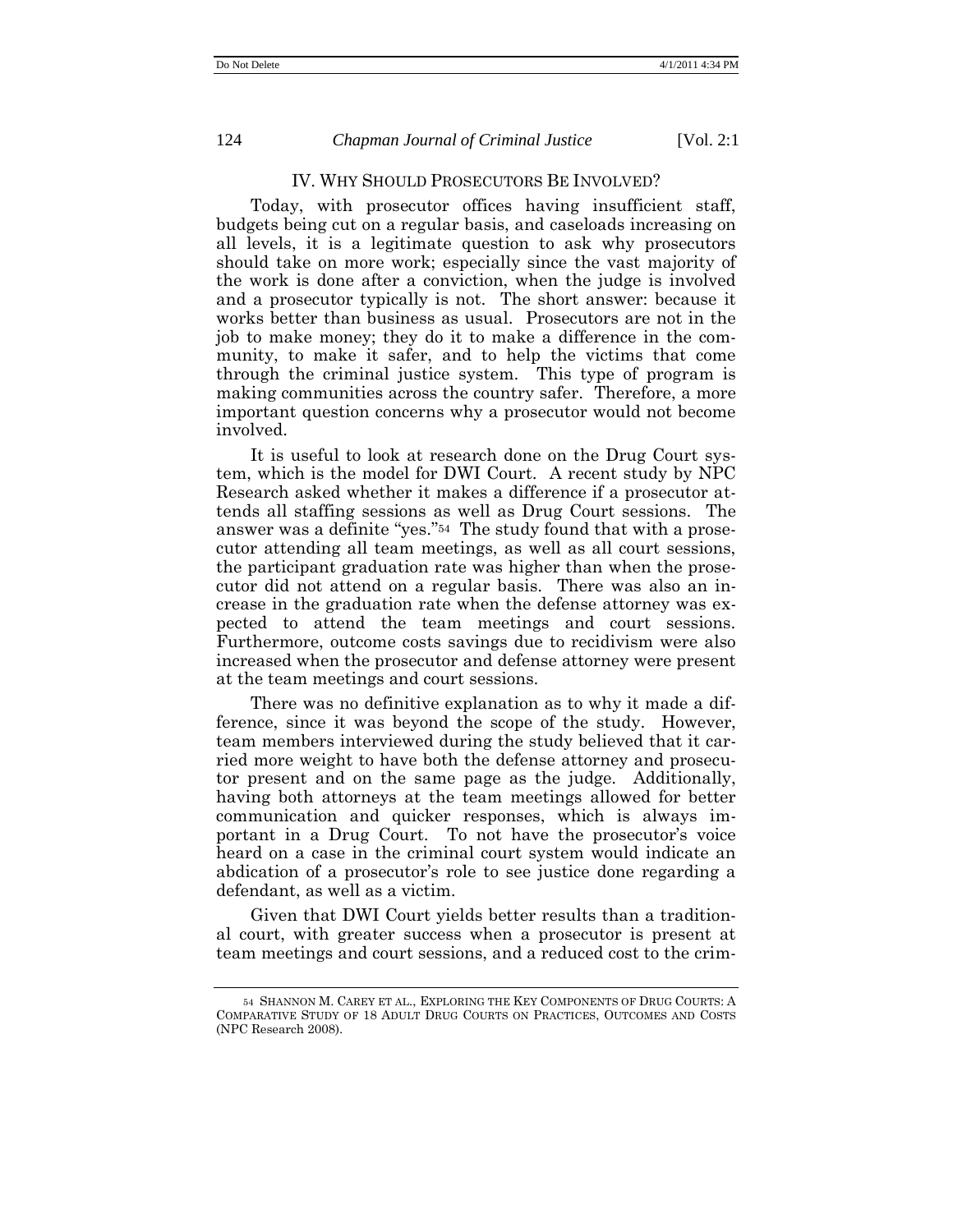inal justice system and to society, again, the question needs to be asked why a prosecutor would not be involved in such an endeavor.

As previously mentioned, budgets are being cut across the country. As such, how a prosecutor's office agrees to support a DWI Court with an attorney remains an important question. However, it is for that very reason—the budget—that a prosecutor should consider a DWI Court. Granted, due to the intensive nature of DWI Court, an attorney's time is taken up during team meetings and court sessions. However, based on the results, the costs are outweighed by the benefits. As stated by the abovenoted Michigan study, DWI Court is less expensive than a traditional court. In some ways, this is because jail and other sanctions are used more strategically, so costs are saved in that regard. Additionally, as already noted, the DWI offender is moved through the criminal justice system at a quicker pace, to get them into the program as quickly as possible.

That quicker pace also has a cost benefit to the prosecutor's office. The trials that are normally scheduled, which an assistant prosecutor has to prepare for, no longer happen. The time and money spent subpoenaing and interviewing witnesses is spent elsewhere, allowing assistant prosecutors to work on other cases. Additionally, over time, there is a reduction of hardcore DWI offenders. Joseph Lumpkin, Chief of the Athens-Clarke County Police Department in Athens, Georgia, and part of the DWI Court team in Athens, noted: "The officers on the road believe that it's successful because we aren't arresting the same individuals over and over. We don't see the individual that we've arrested a month or two months before."<sup>55</sup> If law enforcement officers are not seeing the same individuals on the road, then prosecutors are certainly not seeing them in the courtroom.

Consider what currently happens with the hardcore DWI offender in most courts across the country: the person will very likely get some incarceration, pay some fines and costs, and be told to get treatment. However, we must seriously consider what happens once the sentence is imposed and the jail time served. The features which make DWI Court effective—intensive followups to ensure that the person is not drinking and that the person is showing up to work or to treatment, and provision, on a regular and random basis, of urine samples for drug testing, for example—are most often absent. Instead, the court may have to

<sup>55</sup> DVD: DWI Courts: Making Our Communities Safer (Nat'l Ctr. for DWI Courts 2009) (on file with author).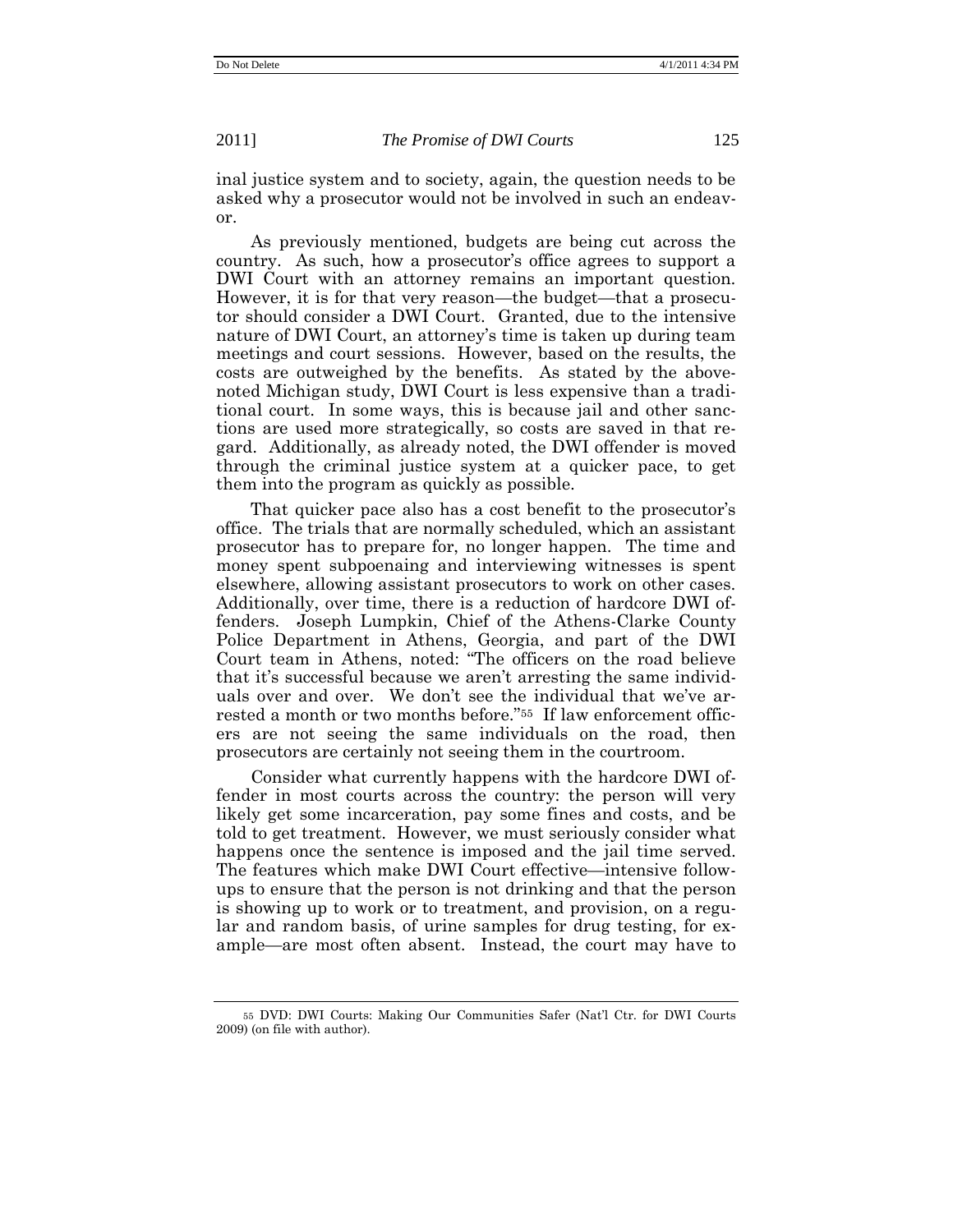wait for that call from Officer Smith saying that they have the defendant in custody for another DWI charge.

The elected prosecutor in Eaton County, Michigan, was asked over ten years ago to consider being on the DWI Court team, a brand new concept at that time. Recently he provided the following reflection:

When we started our DWI court in 1997, I knew that I was taking a risk. Prosecutors, of course, are supposed to be "Tough on Crime," and every elected prosecutor knows that the next election cycle could bring a challenge that he or she is "soft" on drugs or drunk drivers. This is the stuff that keeps us up at night.

But prosecutors are also supposed to be smart and are expected to make effective use of limited resources. I had taken the tough, punishment-only approach for years, but limited jail and prison space in Michigan had reduced the actual available incarceration for drunk driving. That meant that a drunk driving defendant could not be removed from the road for any meaningful length of time.

Moreover, while probation agents were well intentioned, their caseloads were too large to monitor probationers closely. All things considered, I decided that the greater risk was in not trying a new approach.

And, over the course of ten years, I have found that the residents of our county approve of our efforts to deal with the underlying substance abuse. I believe that our effort has been a success. I'm not suggesting that every case has been a success. But, overall, I believe that as a result of our program, a number of participants have returned to productive lives at work, and returned to relationships with children and other family. What skeptic could disagree with that?56

In July 2009, the nation's premier association for prosecutors, the National District Attorneys Association (NDAA) looked at DWI Court to decide if this was a program that should be supported by that august association. What follows is part of the resolution passed by NDAA:

Prosecutors occupy a unique position from which to advance the DWI Court concept. They are capable of bringing together essential parties and components necessary to develop a court, which, where appropriate, can provide a consistent alternative to the current reliance on the traditional application of conviction, punishment and probation. As America's prosecutors, the National District Attorney's Association should be at the front edge in the development of the DWI Court concept and encourage prosecutors to explore them throughout the United States. The use of DWI Courts is an essential part of the drug and

<sup>56</sup> Jeff Sauter, *A Risk-Taker is Sold on DWI Courts–A Prosecutor's Viewpoint*, DWI CT. REP. 4–5 (Mar. 2008).